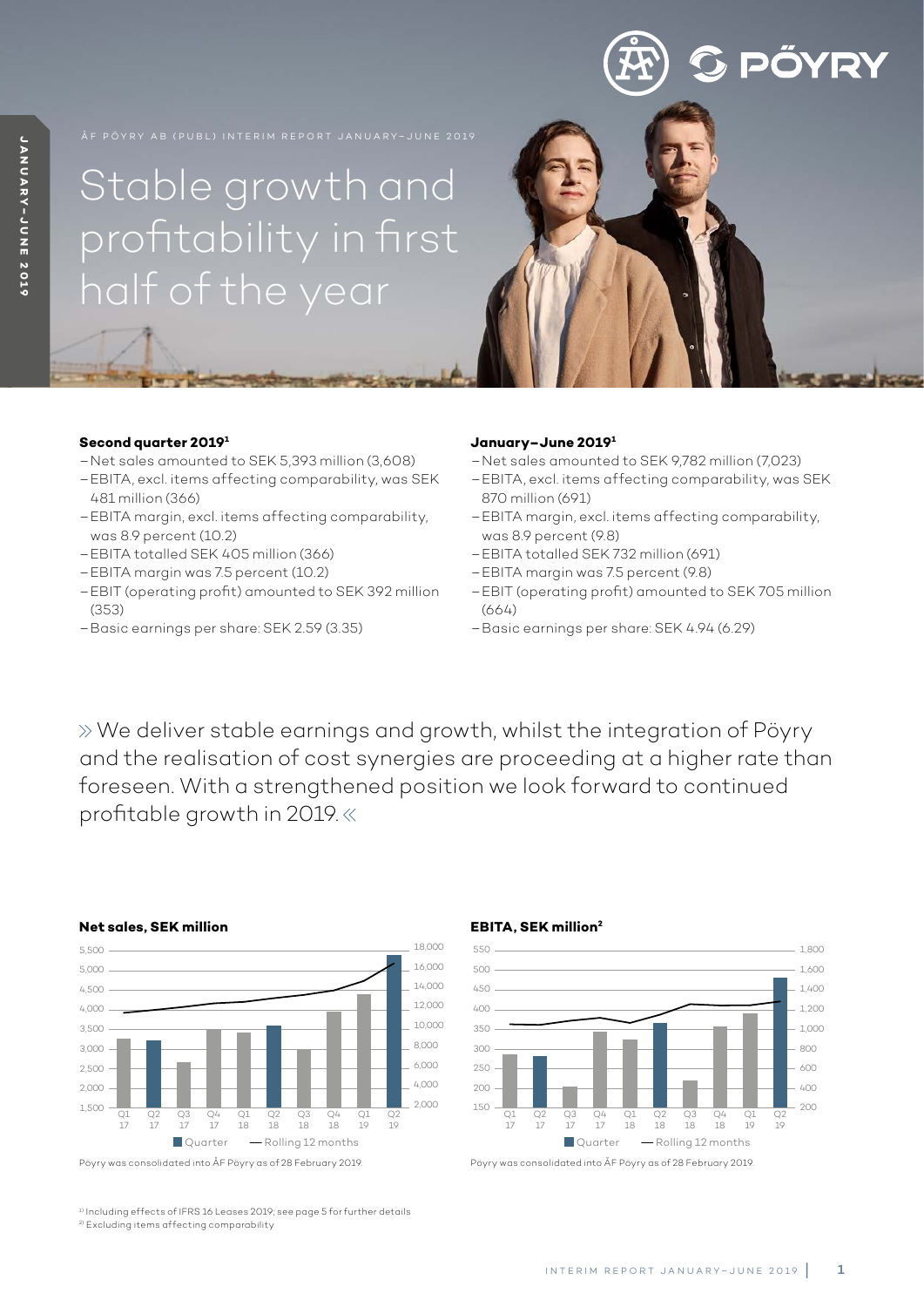# Comments by the CEO

The first half of 2019 demonstrates a stable performance, with organic growth of 5.2 percent (4.5). Net sales in the second quarter totalled SEK 5,393 million (3,608). EBITA, excluding items affecting comparability, amounted to SEK 481 million (366) and corresponding EBITA margin to 8.9 percent (10.2). The integration of Pöyry is proceeding at high speed, while we are seeing persistently healthy demand for our services.

### **Market trend**

The demand for sustainable solutions continued to be good with disruptive trends as strong drivers. The market for infrastructure continues to be favourable, and we can especially note a high demand for technical solutions in buildings. Demand in the industry sector remained stable, with 5G, electrification and automation as drivers. However, demand in the automotive industry is being impacted by cost savings and reprioritisation of R&D programmes, despite the fact that the industry is on the cusp of extensive technical changes. The process industries market remains strong, especially in Europe. In the energy market we see continued demand for large-scale energy projects in Southeast Asia, and at the same time demand for renewable energy is on the rise. There is also persistently high demand for advisory services due to major transformations within process industries and the energy sector.

### **Integration of Pöyry and synergies**

With the acquisition of Pöyry, we are now forming a leading engineering, design and advisory company. Our operations have been integrated quickly, while maintaining a firm focus on our clients and we show organic growth in the quarter. The realisation of cost synergies is proceeding at a higher rate than foreseen.



#### **Performance among the divisions**

The Infrastructure Division experienced a somewhat slow start to the year, but delivered a second quarter with stable growth. The profitability was negatively impacted by the slow down in architecture and weak development in Denmark. Strong demand for technical, low-carbon solutions for buildings continued to contribute to the division's growth and profitability.

The Industrial & Digital Solutions Division gave a stable performance in the second quarter despite demand in the automotive industry levelling off slightly. Demand for services in product development, electrification and automation remains good in all sectors. Business area Food & Pharma has performed well, and in the second quarter a new assignment was received from Arla Foods in Denmark for project planning of a new production facility.

The Process Industries Division performed well in the quarter, with persistently high demand in the Nordics. During the quarter, the division received an assign-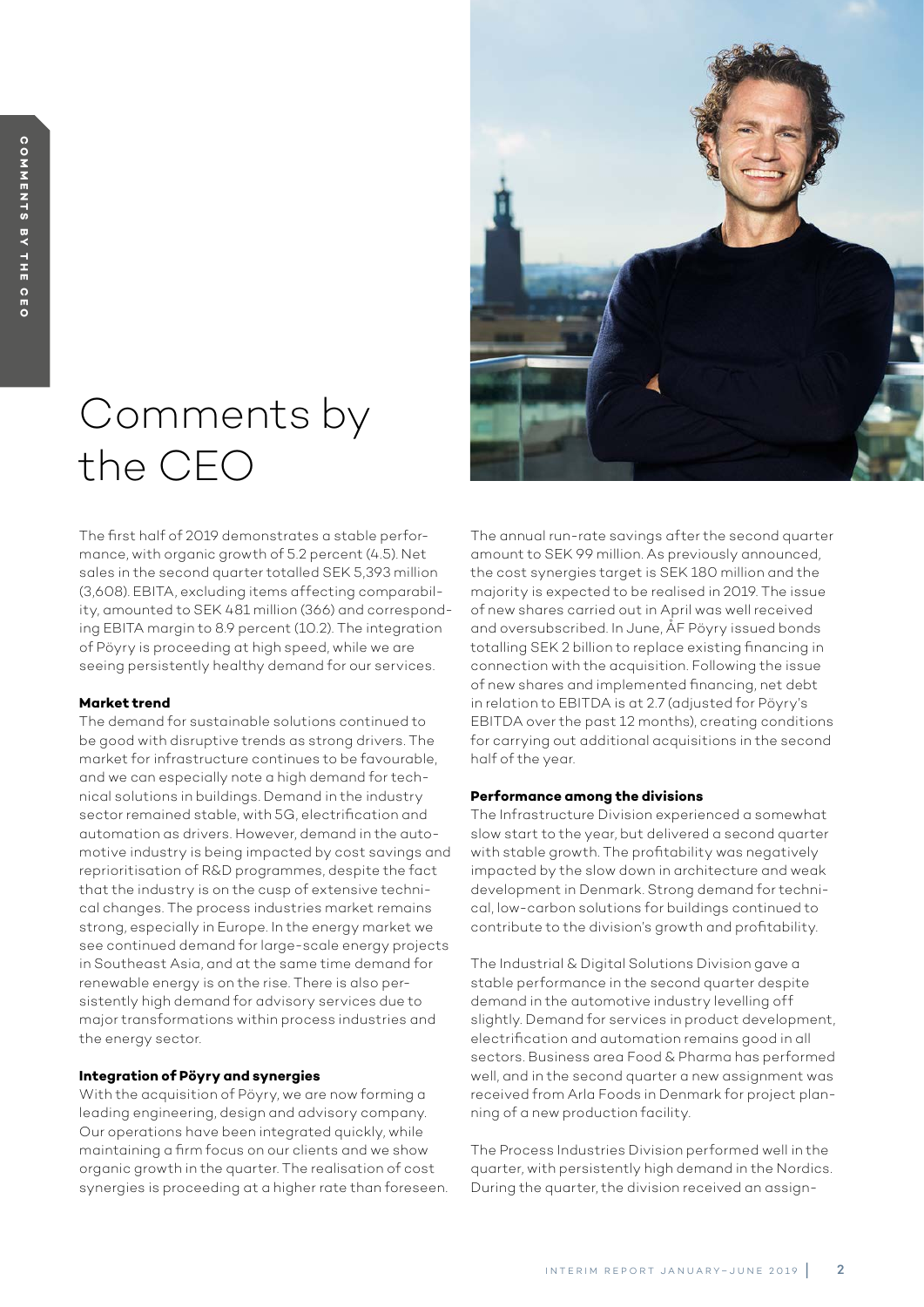ment from Metsä Fibre for the design of a bioproduct mill, which is one of the largest investments in the Nordic paper and pulp industry. At the same time, there are good opportunities for growth in Latin America, the US and Russia, where major projects are entering the next phase. Digitalisation and sustainability continue to be the primary drivers.

The Energy Division exhibited improved growth and profitability in the second quarter, with the division's international delivery capabilities making a positive contribution. Meanwhile work is continuing on adapt ing the division's structure to both market changes and in order to boost profitability. The required tran sition to sustainable, renewable energy production is gaining momentum and the division was awarded several assignments in the quarter within hydropower, waste management and nuclear decommissioning.

The Management Consulting Division performed well in the quarter and the core markets remained stable. The key industry drivers are the solid transaction volume across the sectors, as well as the ongoing transition of the energy sector.

Overall, the integration of Pöyry is successful and we have strengthened our position in all divisions. The two right issues that have been carried out have strength ened our capital structure, and we are at the forefront in terms of realising cost synergies.

With our new joint company and a market driven by megatrends such as digitalisation, urbanisation and climate change, we are ready to meet our clients' needs and to continue pursuing profitable growth.

Stockholm, Sweden – 12 July 2019

Jonas Gustavsson President and CEO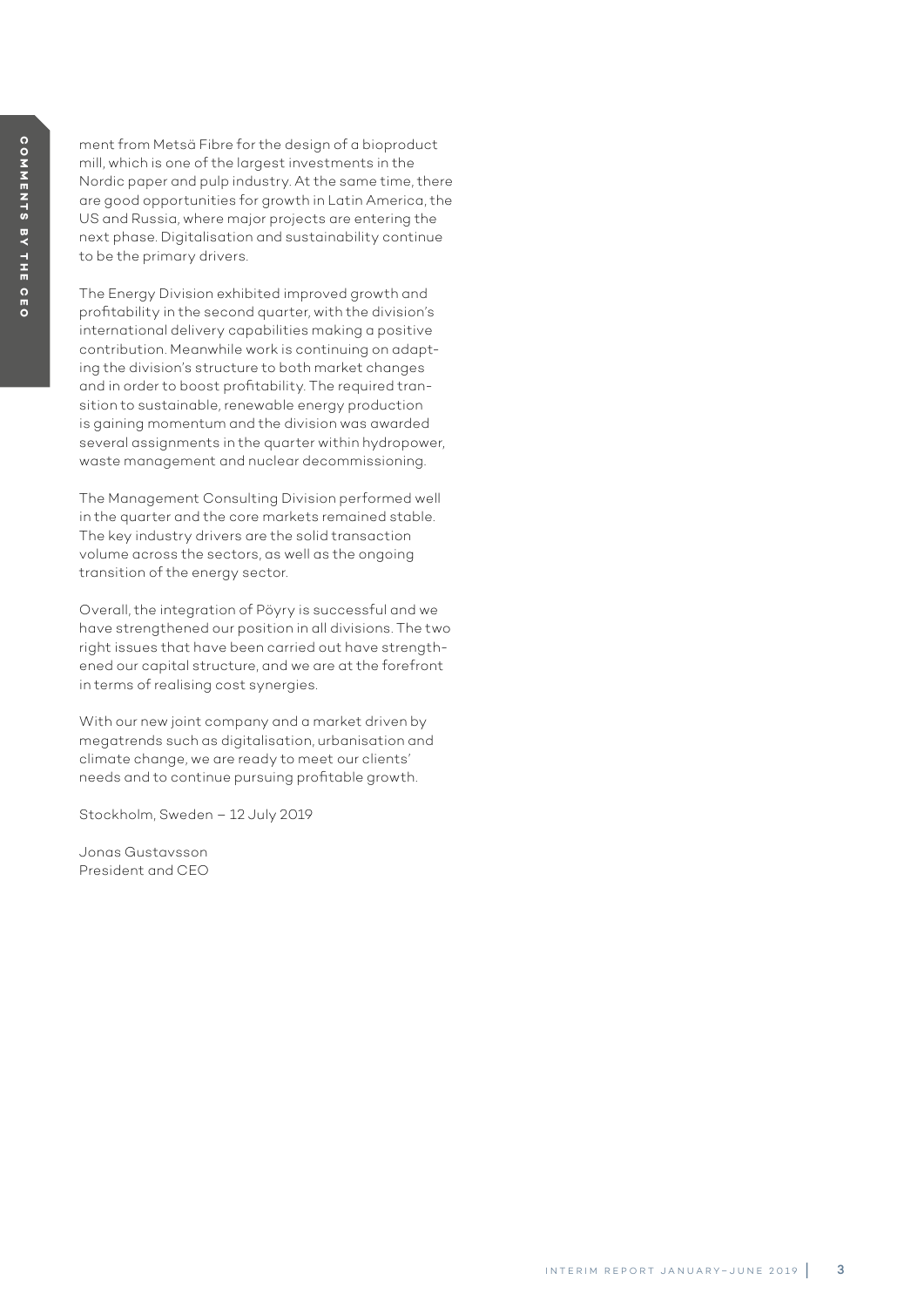# Net sales and earnings 2019

### **April-June**

Net sales during the quarter amounted to SEK 5,393 million (3,608) . Growth amounted to 49.5 percent (11.7). Organic growth amounted to 2.5 percent (7.8) and 3.2 percent (5.1) when adjusted for calendar effects. This year, the Easter holiday took place during the second quarter while in 2018 it fell partly to March.

Adjusted for items affecting comparability, EBITA totalled SEK 481 million (366) . The EBITA margin was 8.9 percent (10.2). The items affecting comparability totalled SEK 76 (-) million relates to integration costs related to the aqcuisition of Pöyry.

EBITA and the EBITA margin were SEK 405 million (366) and 7.5 percent (10.2), respectively. The effects of IFRS 16 Leases on EBITA were SEK 8 million, and SEK 150 million on EBITDA, and SEK 16 million on interest expense, including four months of Pöyry .

Capacity utilisation was 76.6 percent (78.0) for the quarter. Utilisation is impacted by Pöyry having less professional services business and more project and advisory business in for example management consulting services.

If Pöyry would have been consolidated as from 1 January 2018 (combined operations) net sales had amounted to approximately SEK 5,393 million (5,029), an increase of 7.3 percent. EBITA and EBITA margin would have amounted to approximately SEK 481 million (474) and 8.9 percent (9.4).

EBIT amounted to SEK 392 million (353). The difference between EBIT and EBITA consists entirely of acquisition-related items not affecting cash flow, namely, amortisation of acquisition-related assets amounting to SEK 60 million (10) and the changes in assessments of future contingent considerations amounting to SEK 48 million (-4).

Profit after financial items was SEK 336 million (335) and profit after tax for the period was SEK 266 million (258). Net financial items for the quarter totalled SEK -56 million (-18). Interest expense increased mainly due to higher borrowing and an increase in the average credit term in the loan portfolio.

|                                                              | Apr-Jun<br>2019          | Apr-Jun<br>2018 | Jan-Jun<br>2019 | Jan-Jun<br>2018 | Full year<br>2018 |
|--------------------------------------------------------------|--------------------------|-----------------|-----------------|-----------------|-------------------|
| <b>Net Sales</b>                                             |                          |                 |                 |                 |                   |
| Net sales, MSEK                                              | 5.393                    | 3.608           | 9,782           | 7,023           | 13,975            |
| Total growth, %                                              | 49.5                     | 11.7            | 39.3            | 8.1             | 10.4              |
| Acquired, %                                                  | 46.2                     | 3.8             | 33.1            | 3.6             | 4.1               |
| Organic, %                                                   | 2.5                      | 7.8             | 5.2             | 4.5             | 6.3               |
| Currency, %                                                  | 0.8                      | 0.9             | 1.1             | 0.4             | 1.1               |
| Adjusted/underlying organic growth due to calendar effect, % | 3.2                      | 5.1             | 5.0             | 4.0             | 5.6               |
| Earnings                                                     |                          |                 |                 |                 |                   |
| EBITA excl items affecting comparability, MSEK               | 481                      | 366             | 870             | 691             | 1,268             |
| EBITA margin excl items affecting comparability, %           | 8.9                      | 10.2            | 8.9             | 9.8             | 9.1               |
| EBITA, MSEK                                                  | 405                      | 366             | 732             | 691             | 1,243             |
| EBITA margin, %                                              | 7.5                      | 10.2            | 7.5             | 9.8             | 8.9               |
| Operating profit, EBIT, MSEK                                 | 392                      | 353             | 705             | 664             | 1,203             |
| Profit after financial items, MSEK                           | 336                      | 335             | 578             | 629             | 1.103             |
| Profit after tax, MSEK                                       | 266                      | 258             | 450             | 485             | 850               |
| Key ratios                                                   |                          |                 |                 |                 |                   |
| Earnings per share, before dillution, SEK                    | 2.59                     | 3.35            | 4.94            | 6.29            | 10.98             |
| Earnings per share, after dillution, SEK                     | 2.55                     | 3.27            | 4.87            | 6.15            | 10.76             |
| Cash flow from operating activities, MSEK                    | 51                       | 182             | 343             | 403             | 874               |
| Net debt. MSEK <sup>1</sup>                                  | $\overline{\phantom{a}}$ | $\overline{a}$  | 5.154           | 2,825           | 3.455             |
| Net debt-equity ratio, % <sup>1</sup>                        | $\overline{\phantom{a}}$ | $\overline{a}$  | 69.4            | 53.2            | 63.2              |
| Net debt/EBITDA rolling 12-month, times <sup>1</sup>         | $\overline{\phantom{a}}$ | ٠               | 5.3             | 2.2             | 2.5               |
| Total number of employees                                    | $\overline{\phantom{a}}$ | $\overline{a}$  | 16.485          | 10,419          | 10,928            |
| Capacity utilisation, %                                      | 76.6                     | 78.0            | 76.3            | 77.6            | 77.2              |

1) Excluding effects of IFRS 16 Leases 2019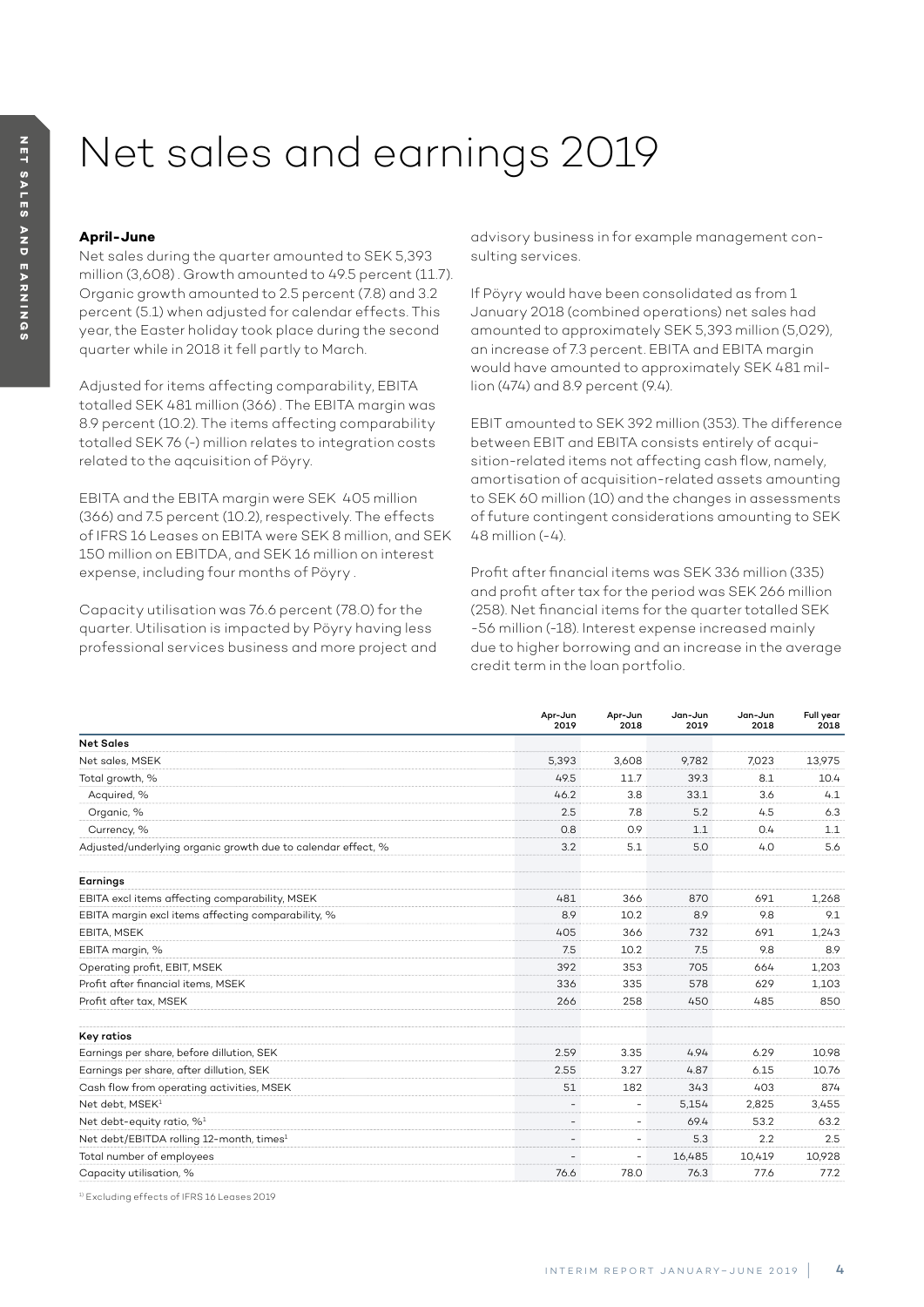### **January-June**

Pöyry was consolidated as of 28th February 2019. Net sales during the period amounted to SEK 9,782 million (7,023). Growth amounted to 39.3 percent (8.1). Organic growth amounted to 5.2 percent (4.5) and 5.0 percent (4.0) when adjusted for calendar effects. This year, the Easter holiday took place during second quarter while in 2018 it fell partly to March.

Adjusted for items affecting comparability, EBITA totalled SEK 870 million (691). The EBITA margin was 8.9 percent (9.8). The items affecting comparability totalled SEK 138 (-) million of which approximately SEK 44 million relates to transaction costs in the process of acquiring Pöyry, and SEK 94 million relates to integration costs.

EBITA and the EBITA margin were SEK 732 million (691) and 7.5 percent (9.8), respectively. The effects of IFRS 16 Leases on EBITA were SEK 16 million, and SEK 260 million on EBITDA, and SEK 29 million on interest expense, including four months of Pöyry .

Capacity utilisation was 76.3 percent (77.6) for the period. Utilisation is impacted by Pöyry having less professional services business and more project and advisory business in for example management consulting services.

If Pöyry would have been consolidated as from 1 January 2018 (combined operations) net sales had amounted to approximately SEK 10,818 million (9,765), an increase of 10.8 percent. EBITA and EBITA margin would have amounted to approximately SEK 948 million (888) and 8.8 percent (9.1).

EBIT amounted to SEK 705 million (664). The difference between EBIT and EBITA consists entirely of acquisition-related items not affecting cash flow, namely, amortisation of acquisition-related assets amounting to SEK 88 million (20) and the change in assessments of future contingent considerations amounting to SEK 61 million (-7).

Profit after financial items was SEK 578 million (629) and profit after tax for the period was SEK 450 million (485). Net financial items for the period totalled SEK -127 million (-35). Interest expense increased mainly due to higher borrowing and an increase in the average credit term in the loan portfolio. Net financial items was effected by one-off financing costs of SEK 31 million linked to the acquisition of Pöyry shares.

Net financial items was also effected by discount rates related to leases in accordance with the new IFRS 16 regulation and revaluation of contingent considerations, which do not affect cash flow, amounting to SEK 29 million (-) and SEK 10 million (8) respectively.

# **The combined Group**

In order to facilitate comparisons following the acquisition, as Pöyry was consolidated in ÅF Pöyry's consolidated accounts as from 28 February, this report presents also the Group and divisions as if the consolidation was performed on 1 January 2018, called combined operations.

| <b>COMBINED</b>        | Apr-Jun 2019 |       |          | Apr-Jun 2018 |       |          |  |
|------------------------|--------------|-------|----------|--------------|-------|----------|--|
| <b>OPERATIONS</b>      | AF           |       | Combined | AF           |       | Combined |  |
| Net sales              | 3.809        | 1.585 | 5.393    | 3.608        | 1.489 |          |  |
| Adj EBITA <sup>1</sup> | 333          | 148   | 481      | 366          | 108   | 474      |  |
| Adi EBITA %            |              | 94    | 89       | 1 N 2        | 76    |          |  |

|                    | Jan-Jun 2019 |       |          |     | Jan-Jun 2018 |          |
|--------------------|--------------|-------|----------|-----|--------------|----------|
|                    | ÅF           |       | Combined | AF  |              | Combined |
| Net sales          | 7.653        | 3.165 | 10,818   | 023 | ムク           |          |
| EBITA <sup>1</sup> | 675          | 273   | LR.      |     |              |          |
| <b>EBITA %</b>     |              |       | 88       | я   |              |          |

#### **The combined operations**

The numbers are presented as if the consolidation of Pöyry took place on 1 January 2018.

1) Adjusted EBITA is according to the definition in ÅF's annual report 2018, EBITA excluding items affecting comparability.

# **Cash flow and financial position**

Consolidated net debt incl. IFRS 16 Leases totalled SEK 7,728 million. Consolidated net debt excl. IFRS 16 Leases totalled SEK 5,154 million (2,825) at the end of the period and SEK 7,144 million (2,521) at the start of the period. Cash flow from operating activities reduced net debt by SEK 343 million. The acquisition of Pöyry´s impact on net debt amounted to SEK 4,811 million. In March a directed share issue reduced net debt by SEK 1,210 million and in April a rights issue reduced the net debt in total of SEK 2,777 million . In March net debt increased by SEK 326 million due to repayment of a hybrid bond issued by Pöyry.

The acquisition of Pöyry was fully financed through credit facilities from Skandinaviska Enskilda Banken AB (publ) and Svenska Handelsbanken AB (publ). The debt financing consisted of a bank loan of EUR 81 million, bridge facility of EUR 182 million and bridge facility of SEK 3,644 million. To finance part of the repayment of the debt financing for the acquisition, ÅF issued 6,576,866 new Class B private placement shares on 21 February, which injected approximately SEK 1,210 million into the company which was subsequently used to reduce the bridge facility in March 2019. During the first quarter, ÅF Pöyry had a senior bond loan of SEK 500 million that matured on 21 March, 2019. In short term, ÅF Pöyry AB refinanced the bond loan through existing credit facilities within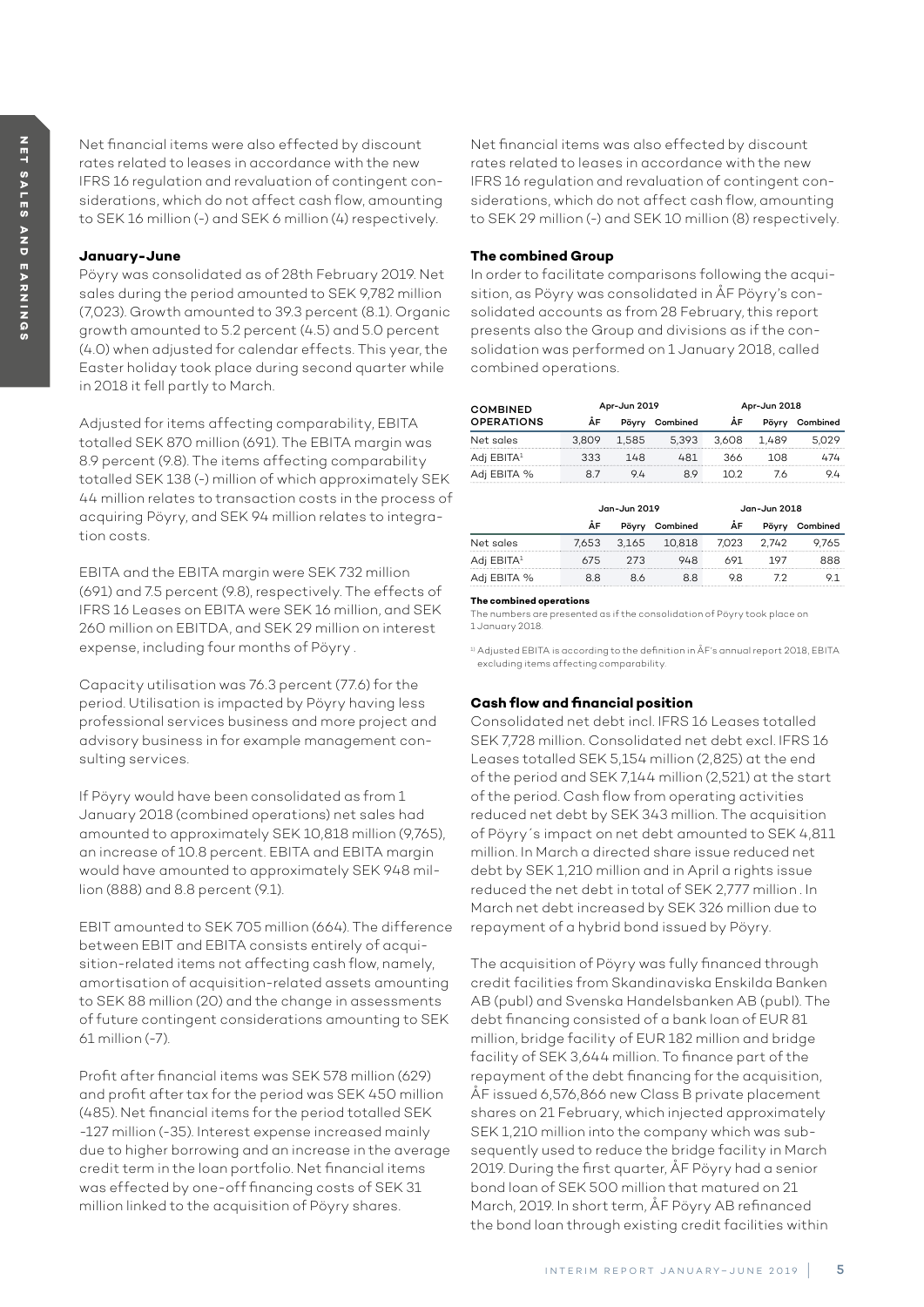ÅF Pöyry AB's other financing. Furthermore, Pöyry redeemed its EUR 30 million hybrid bond on 25 March, 2019.

On 27 March, the Board of Directors of ÅF Pöyry resolved a rights issue of approximately SEK 2,777 million. The rights issue was fully subscribed in April 2019 and subsequently with proceeds from the rights issue ÅF Pöyry has repaid the remaining bridge facility amounting to 2,434 million. In June ÅF Pöyry increased its MTN program and Commercial Paper Programs to SEK 5,000 million and SEK 2,000 million and then issued within its MTN program bonds in total amount of SEK 2,000 million to replace remaining bridge facility of EUR 182 million

Consolidated cash and cash equivalents totalled SEK 630 million (187) at the end of the period and unutilised credit facilities amounted to SEK 1,852 million (1,761).

If Pöyry would have been consolidated as from 1 January 2018 (combined operations) Net Debt/ EBITDA excluding IFRS 16 impact would have been 2,7.

### **Parent company**

Parent company operating income for the period totalled SEK 491 million (408) and relates essentially to internal services within the Group. Loss after net financial items was SEK -100 million (50). Cash and cash equivalents totalled SEK 29 million (17) and gross investment in intangible assets and property, plant and equipment was SEK 39 million (13).

### **Acquisitions and divestments**

No acquisitions or divestments during the quarter.

### **Number of employees**

The average number of FTEs was 13,771 (9,816). The total number of employees at the end of the period was 16,485 (10,419).

### **Important events in the quarter and after end of reporting period**

ÅF Pöyry announced the appointment of Susan Gustafsson as General Counsel and member of Group management. Susan will assume her position at ÅF Pöyry in September 2019.

On 27 March, the Board of Directors of ÅF Pöyry resolved a rights issue of approximately SEK 2,777 million. On 18th April ÅF Pöyry announced that rights issue was oversubscribed with subscriptions of approximately 182.7 per cent of offered shares. Through the rights issue ÅF Pöyry raised appr. SEK 2,777 million.

The 2018 Annual Report contains a description of the dispute with Danir regarding an additional purchase consideration in connection with ÅF Pöyry's acquisition of Epsilon Holding AB in 2012. The outcome of the arbitration process was announced on 23 May 2019, with the arbitration board ruling in favour of ÅF Pöyry. The ruling is consistent with ÅF Pöyry's expectations and in line with provisions made.

On June 14 2019, ÅF Pöyry successfully issued two senior unsecured bonds totalling SEK 2 billion. The first bond with amount of SEK 1 billion have a maturity of 3 years. The second bond with an amount of SEK 1 billion have a maturity of 5 years.

Marie Trogstam has been appointed Head of Sustainability and she will assume her position in October 2019.

ÅF Pöyry has after end of reporting period acquired the remaining 84.2 percent shares in AF-Incepal SA. The acquisition will complement ÅF Pöyry's strong position and expertise in pulp & paper and strengthen the global offer within paper, board and tissue. AF-Incepal has approximately 40 employees based in Spain and net sales of approximately 35 MSEK in 2018. The company was consolidated in ÅF Pöyry as per July 1 2019.

On July 12 Juuso Pajunen was appointed CFO and member of Group management.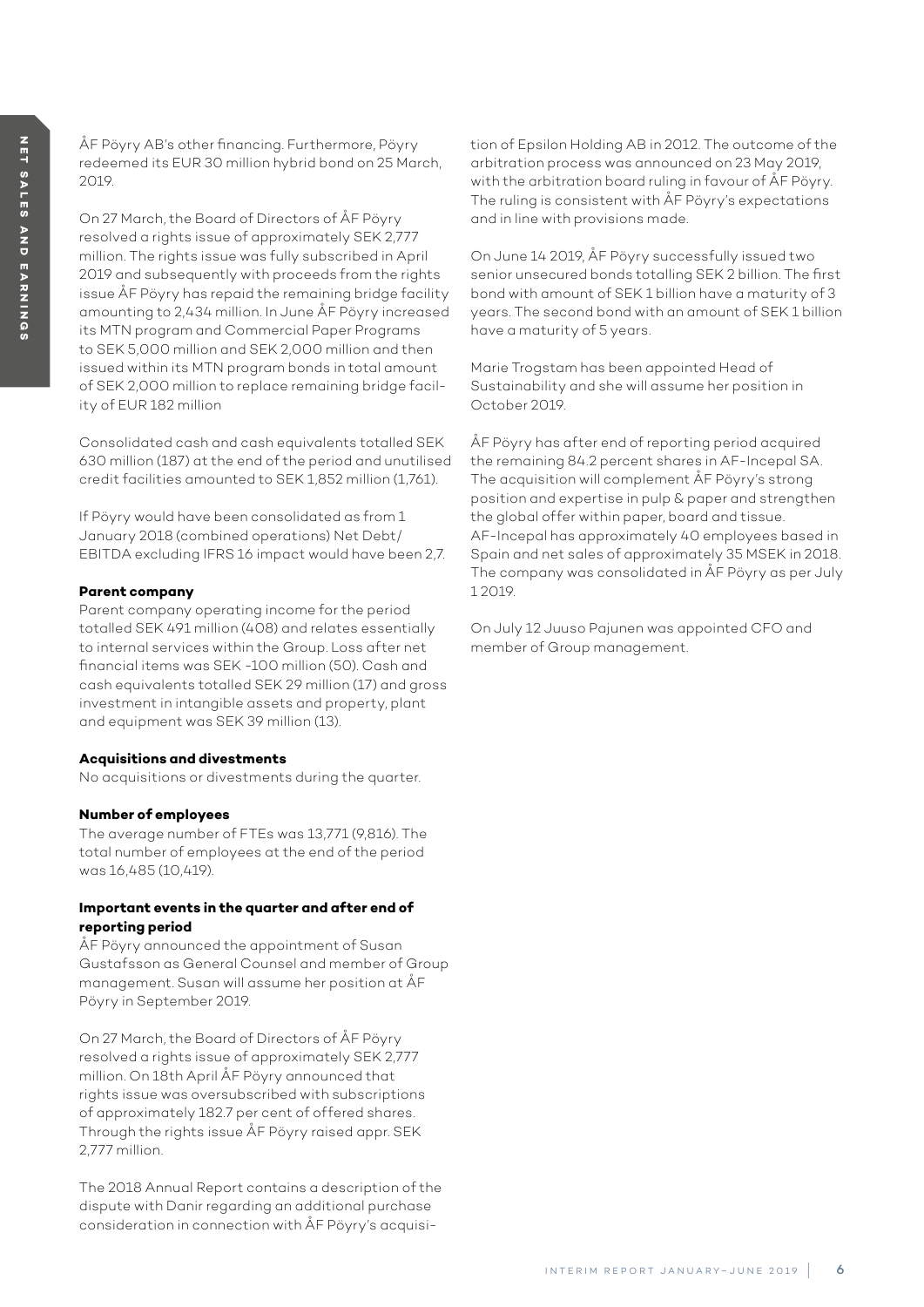

#### **Infrastructure**

The Infrastructure Division provides technical solutions for buildings and infrastructure, for example in the areas of road and rail as well as water and environment. The division also operates within the fields of architecture and design. The division's strengths include its in-depth knowledge of sustainable, high-tech solutions, and its clients are primarily within the property and urban development sectors. The division is led by Malin Frenning and operates in the Nordic region and Central Europe.



### **Industrial & Digital Solutions**

The Industrial & Digital Solutions Division conducts engineering operations in the field of product development and production systems, as well as IT and defense technology. The division is active in all industry sectors and works with both private and public sector clients. The division's technical capabilities encompass project management, industrial design, mechanical product development, automation, quality assurance and digitalisation services for various industries to develop and connect systems and products and create the society of the future. The services encompass the entire value chain and the assignments are project-based or endto-end solutions for a specific function. The division is led by Robert Larsson and operates primarily in the Nordic region.



#### **Process Industries**

The Process Industries Division provides engineering and consulting services, project management and implementation services to clients in the process industry. Its clients primarily come from the forest, chemical and biorefinery industries, as well as the metal and minings industries. Focus sectors extend from pulp & paper to chemicals & biorefining, metals & mining and other process industries, and the division delivers solutions for both new investment projects and reconstruction of existing plants. The division, led by Nicholas Oksanen, delivers solutions globally and operates primarily in the Nordic region and South America.



#### **Energy**

The Energy Division provides international engineering and consulting services to clients in over 80 countries. The division has expertise in the transmission and distribution of all types of electricity generated from various types of energy sources, such as water, coal, gas, bio and waste fuels, nuclear power and renewable energy types, and has a leading position in hydro. The division has a high level of technical capabilities when it comes to complex environmental aspects. Thanks to its ability to cover the entire spectrum of power generation as well as the complete investment life-cycle, the division can offer its clients comprehensive expertise. The division, led by Richard Pinnock, delivers solutions globally and operates primarily in the Nordic region, Switzerland and Czech Republic, as well as Southeast Asia.



### **Management Consulting**

The Management Consulting Division provides strategic and operational advisory services across the value chain, underpinned by deep expertise and market insights. The core services encompass a wide array of consulting services and include corporate and business strategies; resource, technology and investment strategies; operational and organisational excellence; market insights and modelling, sales and supply chain strategies; M&A and due diligence as well as innovation management and digitalisation. The services are primarily aimed at the energy sector, the forest industry and bio-based industries. The division is led by Martin à Porta and has operations in 17 offices across three continents.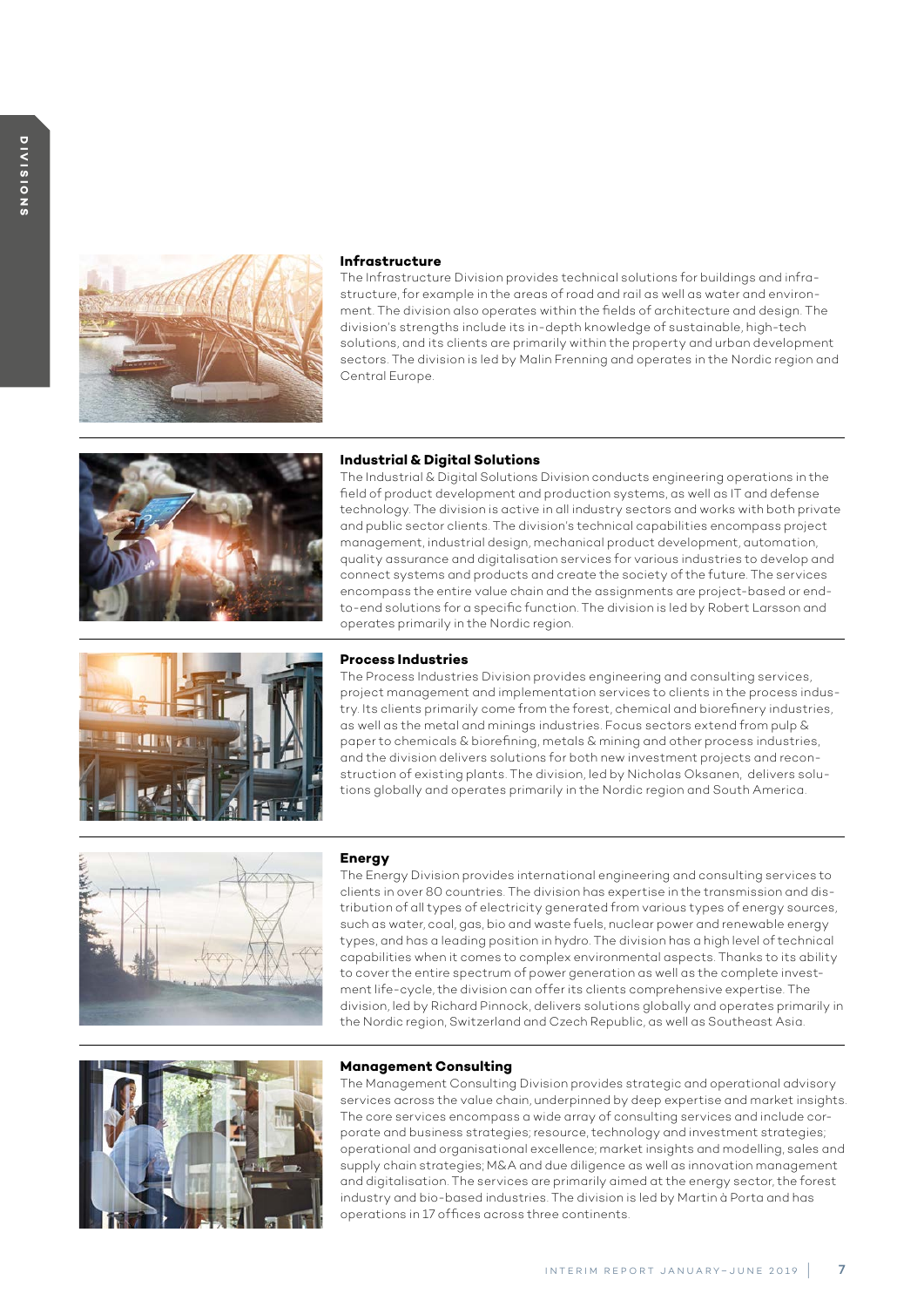# Infras Division

- Second quarter net sales amounted to SEK 2,020 million **Net sales and EBITA, SEK million** (1,537)
- EBITA amounted to SEK 195 million (174) and the EBITA margin was 9.6 percent (11.4)
- Solid development within the Buildings business area

Second quarter was highlighted by integration of ÅF and Pöyry and demonstrated continued growth. Integration is progressing according to plan and companies are complementing each other well and winning new orders together.

### **Net Sales**

Second quarter net sales amounted to SEK 2,020 million (1,537). Growth totalled 31.4 percent (-), of which 4.3 were organic, 26.0 structural effects and 1.1 currency effects. Adjusted for calendar effects, organic growth amounted to 6.4 percent. For period January to June net sales increased to SEK 3,827 million (2,994). Growth totaled to 27.8 percent of which organic was 7.7 percent. Adjusted for calendar effects organic growth amounted to 8.0 percent.

#### **EBITA**

EBITA increased to SEK 195 million (174) and the EBITA margin was 9.6 percent (11.4). The EBITA increase is mainly attributable to the consolidation of the Infrastructure Division of Pöyry. For the period January to June EBITA increased to SEK 376 million (339) and the EBITA margin was 9.8 procent (11.3).

#### **Market and business development**

Demand continues to be strong in Sweden and Norway. Long-term investment plans of Swiss government will maintain high demand in market. The performance in Denmark was negatively impacted by ending projects as well as of the political situation. Market conditions in Finland are generally stable, newly elected government is emphasizing infrastructure investments which may have a positive impact in investments in the future.

The division sees continued high demand within the building sector, and by leveraging from the new ÅF Pöyry platform we are strengthening the position within the building sector in Finland. However the slow down in residential buildings in Sweden has impacted architectural service's demand. The market for smaller and medium sized projects continues to be strong. A number of extensive and complex projects are under way, such as new hospital areas in Malmö and Gothenburg. The need to modernize existing facilities increases as tenants increasingly demand smart, energy-efficient, flexible and connected properties. During the quarter a framework agreement was signed with Statens fastighetsverk (the national property agency) to assess possible places for solar power on a number of properties, including Drottningholm Castle.



| <b>KEY RATIOS</b> <sup>1</sup>                                                | 2019  | 2018 | 2019        | Apr-Jun Apr-Jun Jan-Jun Jan-Jun Fullyear<br>2018 | 2018  |
|-------------------------------------------------------------------------------|-------|------|-------------|--------------------------------------------------|-------|
| Net sales, MSEK                                                               | 2.020 |      | 1,537 3,827 | 2.994                                            | 5.955 |
| EBITA, MSEK                                                                   | 195   |      | 174 376     | 339                                              | 637   |
| EBITA margin, %                                                               | 9.6   | 114  | 9.8         | 11 3                                             |       |
| Average number of<br>employees, FTEs <sup>2</sup>                             |       |      |             | 5,954 4,395 5,511 4,325                          |       |
| Total growth, %                                                               | 314   |      | 278         |                                                  |       |
| Structural changes, %                                                         | 26.0  |      | 187         |                                                  |       |
| Currency, %                                                                   |       |      | 1.5         |                                                  |       |
| Organic, %                                                                    | 43    |      | 77          |                                                  |       |
| of which adjusted/under-<br>lying organic growth due<br>to calendar effect. % |       |      | 80          |                                                  |       |

The historical figures above are adjusted based on the organisational changes implemented June 1, 2019. Comparative figures for growth in 2018 are not available due to the fact that 2017 numbers have not been adjusted for the reorganisation.

<sup>1)</sup> Excluding effects of IFRS 16 Leases 2019 accounted for in Group wide. 2) FTEs 2019 include ÅF employees plus four months of Pöyry.

The market for transport infrastructure is strong in the division's core markets, and intensive tender work is ongoing where major infrastructure investments are being implemented. During the quarter ÅF Pöyry was commissioned, among other things, to produce an implementation study for a new tram line and city bus in Gothenburg.

ÅF Pöyry contributes with multidisciplinary counseling when the city of Geneva in Switzerland updates and expands the largest treatment plant in the country. As part of the Team 2+ consortium, geotechnical engineers and water experts from ÅF Pöyry will plan the extension of the biological treatment unit to eliminate micropollutants in the wastewater. The estimated order value is SEK 59 million.

ÅF Pöyry's lighting designers received international recognition for the Musicon Path in Roskilde, Denmark and also won Lamp 2019 award for innovative use of liquid light concept.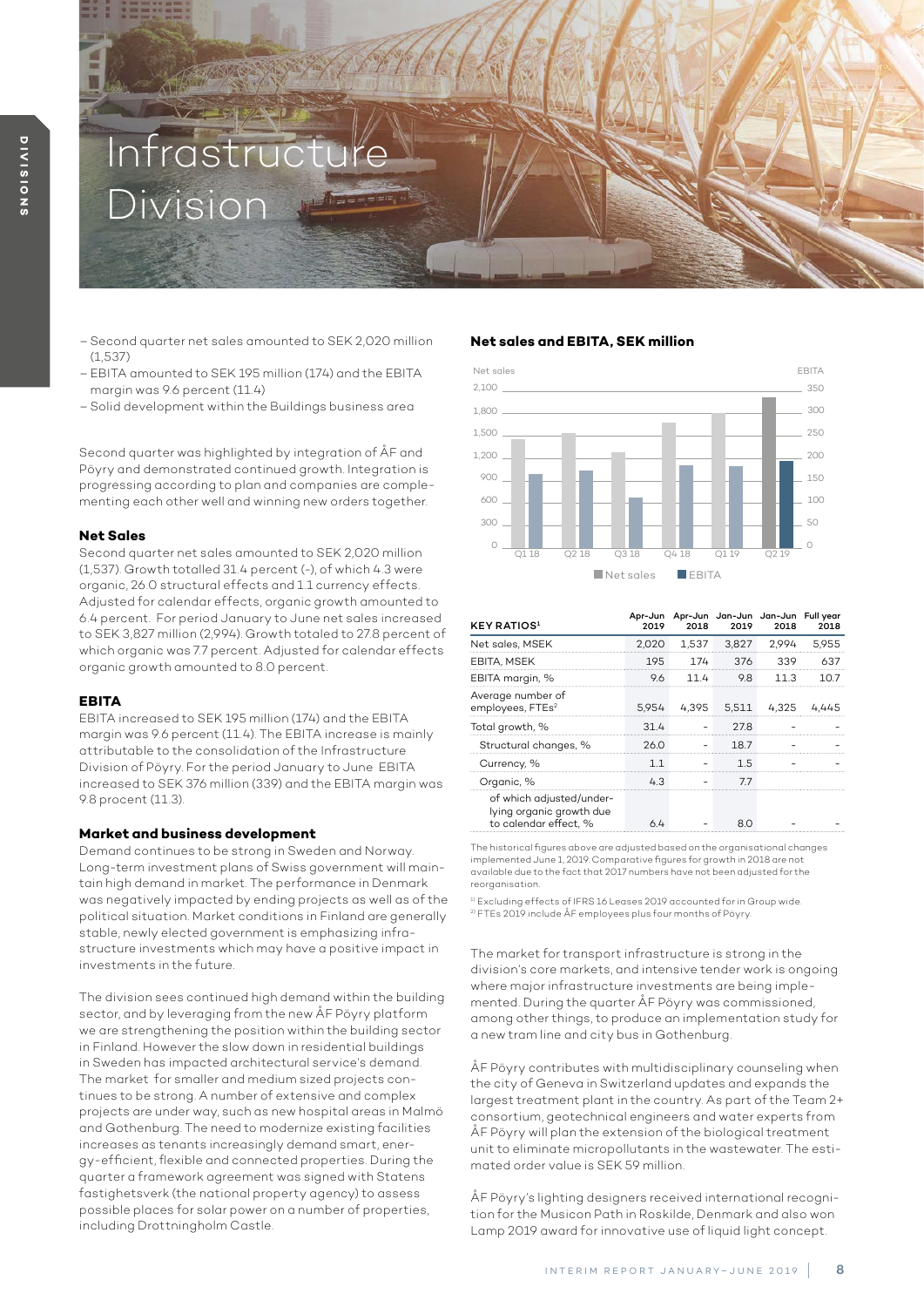# Industrial & Digital Solutions Division

- Second quarter net sales amounted to SEK 1,483 million (1,472) **Net sales and EBITA, SEK million**
- EBITA amounted to SEK 131 million (144) and the EBITA margin was 8.8 percent (9.8)
- Continued demand for services within product development, electrification and automation

Demand for the Industrial & Digital Solutions Division's services and projects remained stable during the second quarter with the exception of automotive industry where adjustments made by some clients impacted market negatively.At the same time customers continued to display a pattern of spending more time before finalising investment decisions.

#### **Net Sales**

Second quarter net sales amounted to SEK 1,483 million (1,472). Growth totalled 0.7 percent, of which -0.5 percentage points were organic and 1.0 structural effects. Adjusted for calendar effects, organic growth amounted to 1.6 percent. For period January to June net sales amounted to SEK 3,060 million (2,925). Growth totaled to 4.6 percent of which organic was 2.5 percent. Adjusted for calender effects organic growth amounted to 3.3 percent.

#### **EBITA**

Second quarter EBITA decreased by 8.9 percent to SEK 131 million (144) and the EBITA margin was 8.8 percent (9.8). The decrease in margin was attributable to reduced demand especially in automotive industry. For period January to June EBITA decreased to SEK 276 million (281) and the EBITA margin was 9.0 percent (9.6)

#### **Market and business development**

Interest within the manufacturing industry in industry robot solutions continues to be favourable, and in particular in virtual commissioning solutions. ÅF Pöyry and Siemens are strengthening their cooperation in relation to virtual commissioning, a strategic collaboration focusing on cutting project times and enabling significant savings for clients via virtual simulation models, also known as digital twins..

Despite the large and long-term technology changes in the automotive industry, the need for cost savings and re-prioritization of R&D programs has affected demand during the quarter and automotive industry market is slightly slowing down.

ÅF Pöyry is partner to a new automotive customer and is supplying advanced vehicle simulations such as strength calculations, fatigue analyses, crash calculations and vibration simulations. The customer is developing new types of city vehicle and is at the forefront when it comes to developing driverless vehicles.



| <b>KEY RATIOS</b> <sup>1</sup>                                                | 2019   | 2018              | 2019 | Apr-Jun Apr-Jun Jan-Jun Jan-Jun Full year<br>2018 | 2018    |
|-------------------------------------------------------------------------------|--------|-------------------|------|---------------------------------------------------|---------|
| Net sales, MSEK                                                               |        | 1,483 1,472 3,060 |      | 2,925                                             | 5.782   |
| EBITA, MSEK                                                                   | 131    | 144               | 276  | 281                                               | 525     |
| EBITA margin, %                                                               | 88     | 98                | 90   |                                                   |         |
| Average number of<br>employees, FTEs <sup>2</sup>                             |        |                   |      | 3,825 3,732 3,835 3,672                           | - 3.748 |
| Total growth, %                                                               | O 7    |                   | 46   |                                                   |         |
| Structural changes, %                                                         | 1 ∩    |                   | 1 Q  |                                                   |         |
| Currency, %                                                                   | በ ን    |                   |      |                                                   |         |
| Organic, %                                                                    | $-0.5$ |                   | 2.5  |                                                   |         |
| of which adjusted/under-<br>lying organic growth due<br>to calendar effect. % |        |                   |      |                                                   |         |

The historical figures above are adjusted based on the organisational changes implemented June 1, 2019.

Comparative figures for growth in 2018 are not available due to the fact that 2017 numbers have not been adjusted for the reorganisation.

<sup>1)</sup> Excluding effects of IFRS 16 Leases 2019 accounted for in Group wide. 2) FTEs 2019 include ÅF employees plus four months of Pöyry.

The demand in defense sector remained strong benefiting ÅF Pöyry, one of the largest consultants in the field.

In telecom, the good demand in the market continued and was driven by product development within 5G and continuously improved IoT connectivity.

Food & Pharma continued to demonstrate strong demand and ÅF Pöyry is enabling our clients to launch new products with increasing pace. ÅF Pöyry has won a turnkey project to Arla Foods site in Hobro, Denmark, with a total order value of 60 MSEK.

Demand for digitalisation remains high relating to new technologies, business models and eco systems. The combination of domain and technical knowledge within the division makes ÅF Pöyry a strong partner for digitalisation of all industries.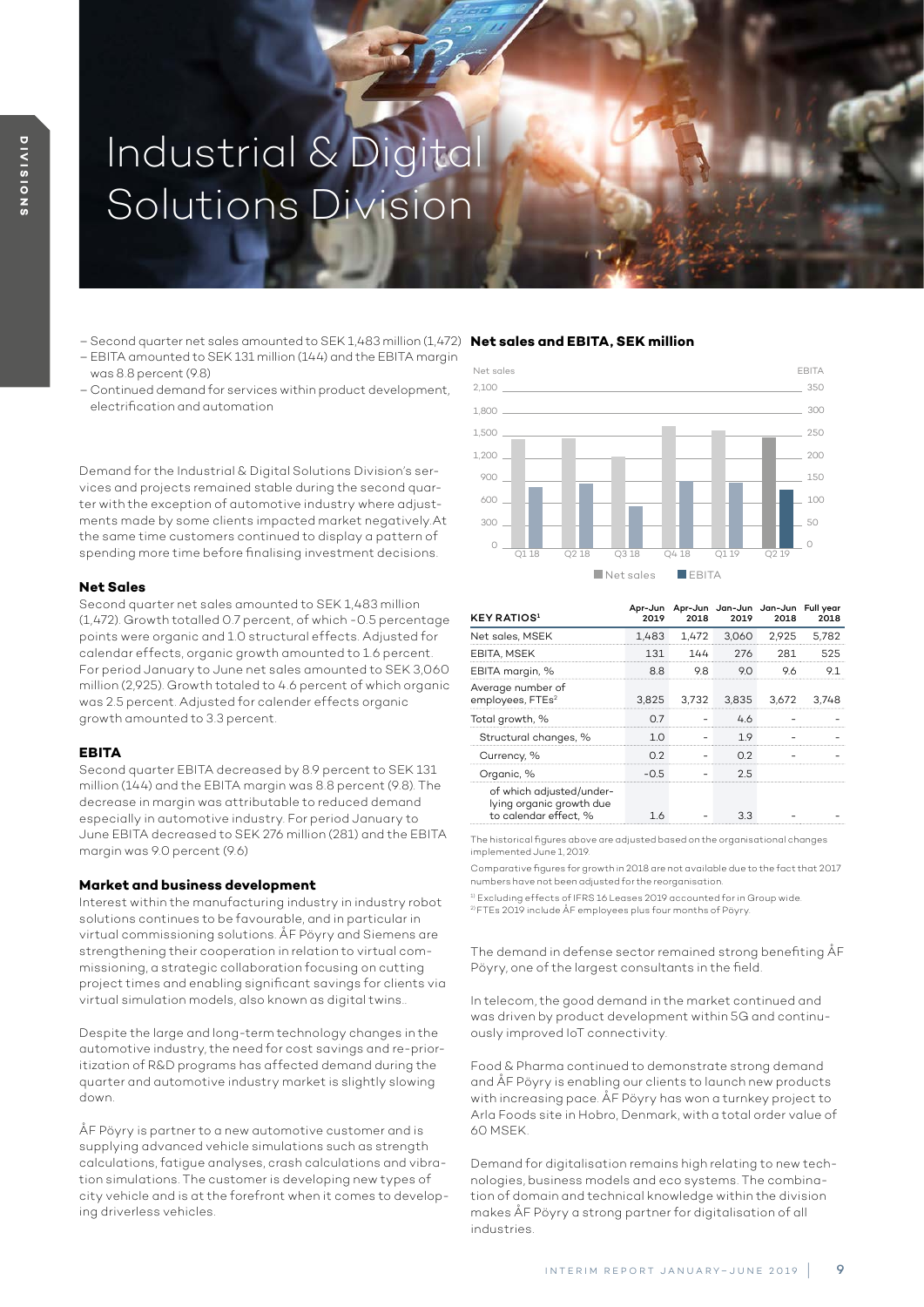

- Second quarter net sales amounted to SEK 914 million (213)
- EBITA amounted to SEK 88 million (24) and the EBITA margin was 9.6 percent (11.4)
- Digitalisation and sustainability remains high on the agenda in all process industry sectors

The Process Industries Division continued performing well in the second quarter. Strong demand continued in Nordics and Russia, Latin American markets are recovering fast after downturn and big investment projects are proceeding in many regions.

#### **Net sales**

Second quarter net sales amounted to SEK 914 million (213). Growth totalled 329.7 percent, of which 12.4 was organic, and 316.8 was structural effects due to the acquisition of Pöyry Industry Business Group. Adjusted for calendar effects, organic growth amounted to 11.6 percent.

For period January to June net sales amounted to SEK 1,360 million (418). Growth totaled to 225.3 percent of which organic was 10.4 percent. Adjusted for calender effects organic growth amounted to 10.0 percent.

#### **EBITA**

EBITA was SEK 88 million (24), and EBITA margin was 9.6 percent (11.4). For period January to June EBITA increased to SEK 130 million (42) and the EBITA margin was 9.6 percent (10.1)

#### **Market and business development**

The market development for the process industries has continued to be strong. The division identifies major opportunities in Nordics, Latin America, North America and Russia where large projects are moving to the next phase.

Demand in the Nordics remains strong, especially in Pulp & Paper and Mining & Metals. There are some signs of bigger pulp investments starting in Russia. Central and Eastern Europe markets are remaining stable. The Latin America major pulp investments seem to be proceeding. Brazil's economy shows recovery and investment activity is increasing quickly. The North American market demand is increasing both in US and Canada, although American trade barriers and potential counter measures to them create uncertainties in North American markets. In Asia, the markets relevant to ÅF Pöyry's operations are somewhat uncertain but many opportunities exist, especially to the pulp and paper business.

New bio-based solutions in all process industry sectors are developed widely towards commercial solutions. Fossilbased materials substitution e.g. plastic substitution creates new markets and demand for the whole sector.

#### **Net sales and EBITA, SEK million**



| <b>KEY RATIOS1</b>                                                            | 2019  | 2018 | 2019   | Apr-Jun Apr-Jun Jan-Jun Jan-Jun Fullyear<br>2018 | 2018 |
|-------------------------------------------------------------------------------|-------|------|--------|--------------------------------------------------|------|
| Net sales, MSEK                                                               | 914   | 213  | 1.360  | 418                                              |      |
| EBITA, MSEK                                                                   | 88    | 24   | 1 ว ก  |                                                  |      |
| EBITA margin, %                                                               | 96    | 11 4 | Q<br>6 |                                                  |      |
| Average number of<br>employees, FTEs <sup>2</sup>                             | 3.021 | 668  | 2.230  |                                                  |      |
| Total growth, %                                                               | 3297  |      | 225.3  |                                                  |      |
| Structural changes, %                                                         | 3168  |      | 2143   |                                                  |      |
| Currency, %                                                                   | 0.5   |      |        |                                                  |      |
| Organic, %                                                                    | 124   |      | 104    |                                                  |      |
| of which adjusted/under-<br>lying organic growth due<br>to calendar effect. % |       |      | 10 O   |                                                  |      |

The historical figures above are adjusted based on the organisational changes implemented June 1, 2019.

Comparative figures for growth in 2018 are not available due to the fact that 2017 numbers have not been adjusted for the reorganisation.

<sup>1)</sup> Excluding effects of IFRS 16 Leases 2019 accounted for in Group wide. 2) FTEs 2019 include ÅF employees plus four months of Pöyry.

New bioproduct mills are being developed and as for example the division has been awarded with a bioproduct mill pre-engineering project for Metsä Fibre, part of Metsä Group, in Kemi. It is the biggest planned investment in Nordic's pulp & paper industry.

With digital solutions, process industry sector is looking for solutions for improved efficiency, safety and productivity. Companies are ready to invest in digital solutions and transform their business.

Demand for Health, Safety and Environmental consulting services remains high and safety is high on process industry companies strategies.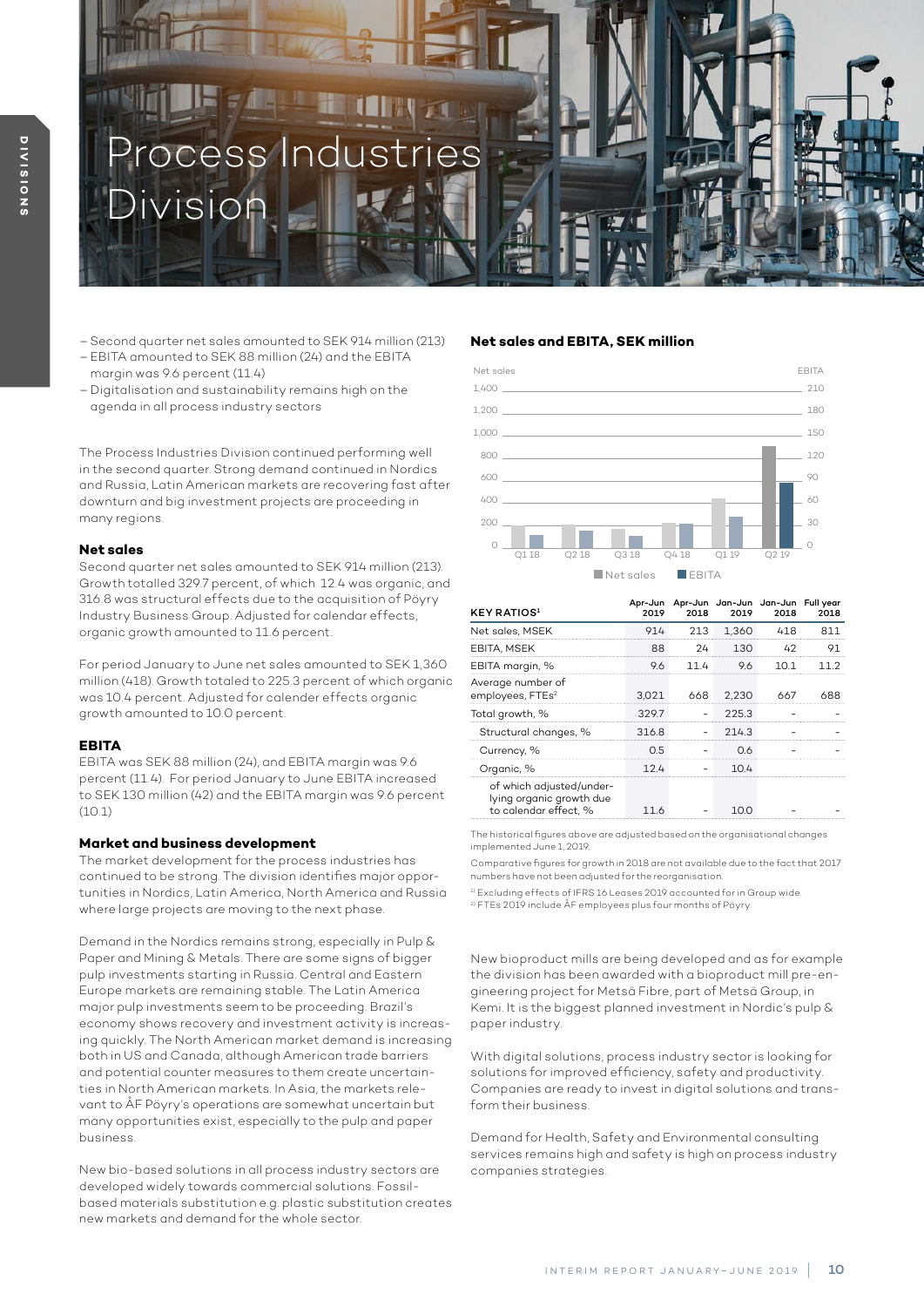# Energ Division

- Second quarter net sales amounted to SEK 830 million (406)
- EBITA amounted to SEK 61 million (29) and the EBITA margin was 7.3 percent (7.1)
- The global energy sector continues to be in a state of transformation. Significant changes are taking place in technology, politics and market conditions.

During second quarter Energy division continued with integration of Pöyry-operations and introducing efficiency improvement actions in overlapping operations.

#### **Net sales**

Second quarter net sales amounted to SEK 830 million (406). Growth totalled 104.6 percent, of which -4.0 percent was organic and 106.3 was structural effects. Adjusted for calendar effects, organic growth was -4.4 percent. For period January to June net sales amounted to SEK 1,369 million (765). Growth totaled to 79.0 percent of which organic was -2.2 percent. Adjusted for calender effects organic growth amounted to -3.9 percent.

### **EBITA**

EBITA amounted to SEK 61 million (29) and the EBITA margin was 7.3 percent (7.1). The improved EBITA is attributable to on-going improvement actions related to integrating ÅF and Pöyry operations. The division also continues to adapt its structure to market changes, building on the combined global footprint of the new ÅF Pöyry Energy Division. For period January to June EBITA increased to SEK 91 million (43) and the EBITA margin was 6.7 percent (5.7)

### **Market and business development**

The global energy sector continues to be in a state of transformation with significant changes in technology, politics and market conditions. Decentralized energy production, and an increased demand for renewable energy are trends driving the industry. Digitalization applications focused on increasing operational excellence are becoming more important as the energy industry transforms. Also, existing power plants are being refurbished, to prolong their life-time. Power grids are being strengthened and expanded to cope with increased energy consumption, and decentralized power generation. The requirement to transition to sustainable, renewable energy generation is gaining momentum coupled with clear focus on improving energy efficiency, reliability and cost of electricity supply.

The Nordic market is slightly increasing, particularly in maintenance and refurbishment assignments as well as renewable wind-investments. The European energy sector remains difficult with overcapacity of engineering services. The market in the Middle East is showing modest signs of recovery, after a slow-down driven by the oil price development. In Asia the effects of the on-going China – US trade negotiation uncertainty continues as demonstrated by investment

### **Net sales and EBITA, SEK million**



| <b>KEY RATIOS</b> <sup>1</sup>                                                | 2019  | 2018 | Apr-Jun Apr-Jun Jan-Jun Jan-Jun Fullyear<br>2019 | 2018      | 2018  |
|-------------------------------------------------------------------------------|-------|------|--------------------------------------------------|-----------|-------|
| Net sales, MSEK                                                               | 830   | 406  |                                                  | 1.369 765 | 1.559 |
| EBITA, MSEK                                                                   | 61    | つつ   | 91                                               | 43        |       |
| EBITA margin, %                                                               | 73    | 71   | $\wedge$ /                                       |           |       |
| Average number of<br>employees, FTEs <sup>2</sup>                             | 2.146 |      | 993 1.726                                        |           |       |
| Total growth, %                                                               | 1046  |      | 79 O                                             |           |       |
| Structural changes, %                                                         | 106.3 |      | 78.5                                             |           |       |
| Currency, %                                                                   | 2.3   |      | 27                                               |           |       |
| Organic, %                                                                    | $-40$ |      | -22                                              |           |       |
| of which adjusted/under-<br>lying organic growth due<br>to calendar effect. % |       |      |                                                  |           |       |

The historical figures above are adjusted based on the organisational changes implemented June 1, 2019. Comparative figures for growth in 2018 are not available due to the fact that 2017 numbers have not been adjusted for the reorganisation. 1) Excluding effects of IFRS 16 Leases 2019 accounted for in Group wide. 2) FTEs 2019 include ÅF employees plus four months of Pöyry.

decisions being delayed. But some positive signs are starting to emerge. Latin American markets remain slow and investment decisions are been influenced by the ongoing US – Mexico trade and border issues and the Venezuelan crisis.

During the quarter, the Energy Division won several orders in hydro power, including new assignments in Austria, Laos, India, Malawi, Nigeria, Peru and Columbia. In the thermal and renewables business a number of interesting assignments were secured in the waste to energy sector in Vietnam and plant modernization in Finland.

In the Swedish nuclear sector new contracts were awarded for decommissioning and waste management services. Our transmission and distribution business saw a number of larger assignments focusing on the extension and upgrade of the Austrian transmission and distribution networks including substation modernizations and specific transmission network future grid solutions and data centre substation solution studies in Sweden were secured in the quarter.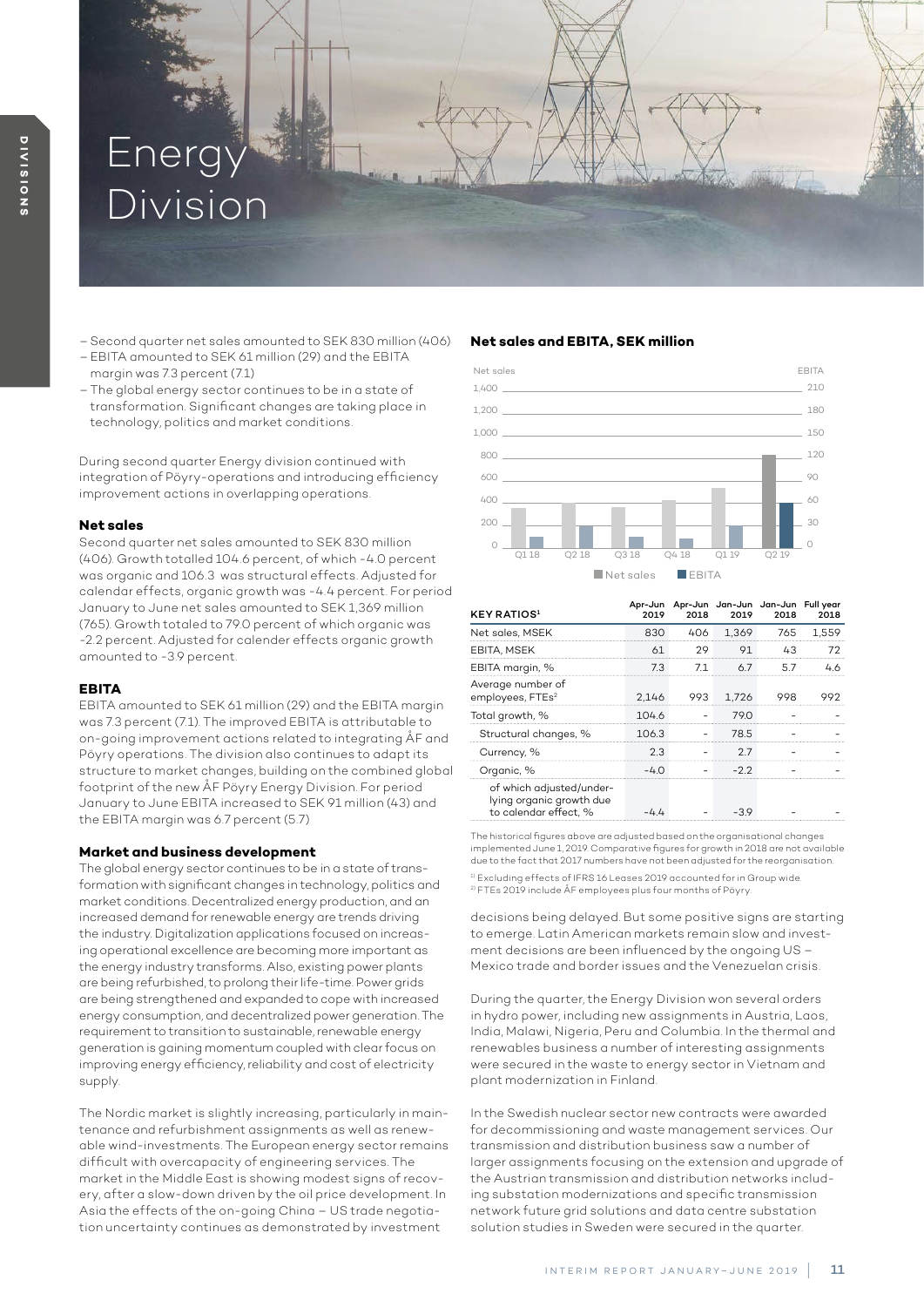# agement Consu

– Second quarter net sales amounted to SEK 197 million (-)

Division

- EBITA amounted to SEK 30 million (-) and the EBITA margin was 15.3 percent
- Solid transaction volume across all sectors, partly as a result of the requirement to meet the Paris decarbonisation targets, along with the impact of digitalisation

The Management Consulting Division's core markets have remained stable and the key industry drivers remain the solid transaction volume across the sectors, as well as the ongoing transition of the energy sector.

#### **Net sales**

Second quarter net sales amounted to SEK 197 million. For period January to June net sales amounted to SEK 271 million.

### **EBITA**

EBITA amounted to SEK 30 million and EBITA margin was 15.3 percent. For period January to June EBITA amounted to SEK 44 million and EBITA margin was 16.1 percent.

#### **Market and business development**

The core markets of the Management Consulting Division have remained generally stable as compared with the first quarter 2019.

Key industry drivers remain the strong transaction volume across the sectors, as well as the ongoing transition in the Energy sector, required to meet the Paris decarbonisation targets combined with the impact of digitalisation. In the bio economy sector, forest investment remains stable on the back of modest annual growth in industrial wood demand, whilst in pulp and paper the demand in packaging and tissue remains good, on the back of changes in shopping patterns and general population growth, but elsewhere growth is modest with declines in some traditional paper grades.

The division has won several new assignments, for example advising global companies in designing their bio-based feedstock procurement strategies, and a project where AI in combination with the division's expertise is used to identify the most promising start-up companies in bio-economy.

#### **Net sales and EBITA, SEK million**



| <b>KEY RATIOS</b> <sup>1</sup>                                                | 2019 | 2018 | Apr-Jun Apr-Jun Jan-Jun Jan-Jun Fullyear<br>2019 | 2018 | 2018 |
|-------------------------------------------------------------------------------|------|------|--------------------------------------------------|------|------|
| Net sales, MSEK                                                               | 197  |      |                                                  |      |      |
| <b>EBITA, MSEK</b>                                                            |      |      |                                                  |      |      |
| EBITA margin, %                                                               | 15.3 |      | 16.1                                             |      |      |
| Average number of<br>employees, FTEs                                          | 37.R |      |                                                  |      |      |
| Total growth, %                                                               |      |      |                                                  |      |      |
| Structural changes, %                                                         |      |      |                                                  |      |      |
| Currency, %                                                                   |      |      |                                                  |      |      |
| Organic, %                                                                    |      |      |                                                  |      |      |
| of which adjusted/under-<br>lying organic growth due<br>to calendar effect. % |      |      |                                                  |      |      |

Comparative figures for growth in 2019 and 2018 are not available due to the

fact that this division is formed entirely by Pöyry.<br><sup>1)</sup> Excluding effects of IFRS 16 Leases 2019 accounted for in Group wide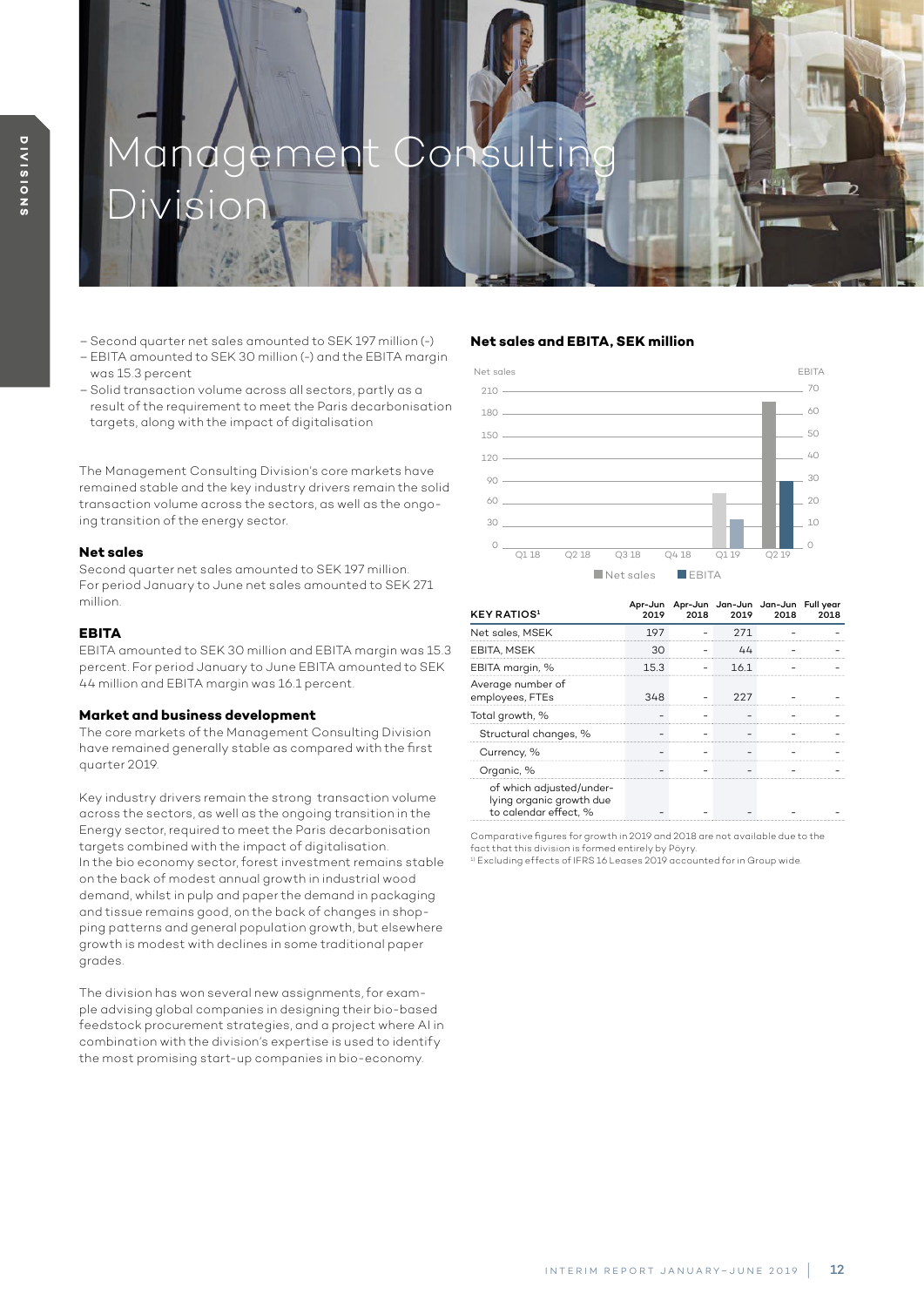# **Risks and uncertainties**

The significant risks and uncertainties to which the ÅF Pöyry Group is exposed include strategic risks linked to the market, acquisitions, sustainability and IT, and operational risks related to projects and the ability to recruit and retain qualified co-workers. In addition, the Group is exposed to several financial risks, such as currency risks, interest-rate risks and credit risks. The risks to which the Group is exposed are described in detail in ÅF Pöyry's Annual Report for 2018 and in Pöyry PLC's Annual Review for 2018. No significant risks are considered to have arisen since the publication of the annual report. The 2018 Annual Report contains a description of the dispute with Danir regarding an additional purchase consideration in connection with ÅF Pöyry's acquisition of Epsilon Holding AB in 2012. The outcome of the arbitration process was announced on 23 May 2019, with the arbitration board ruling in favour of ÅF Pöyry. The ruling is consistent with ÅF Pöyry's expectations.

### **Accounting policies**

This report was prepared in accordance with IAS 34 Interim Financial Reporting. The accounting policies conform with International Financial Reporting Standards (IFRS), as well as with the EU approved interpretations of the relevant standards, the International Financial Reporting Interpretations Committee (IFRIC) and Chapter 9 of the Swedish Annual Accounts Act. The report has been drawn up using the same accounting policies and methods of calculation as those in the Annual Report for 2018 (Note 1). IFRS 16 Leases has been implemented as of 2019.

New or revised IFRS standards that came into force in 2019 have not had any material impact on the Group, with the exception of IFRS 16. The parent company has implemented the Swedish Financial Reporting Board's Recommendation RFR 2, which means that the parent in the legal entity must apply all EU approved IFRS and related statements as far as this is possible, while continuing to apply the Swedish Annual Accounts Act and the Pension Obligations Vesting Act and paying due regard to the relationship between accounting and taxation. Some disclosures in accordance with IAS 34.16A are found on the pages before the condensed consolidated income statement.

The Group is applying IFRS 16 Leases as of 1 January 2019. IFRS 16 introduces a uniform lease accounting model for lessees. A lessee recognises a right-of-use asset that represents a right to use the underlying asset and a lease liability that represents an obligation to make lease payments. ÅF Pöyry applies exemptions for short-term leases and leasing of low-value assets. The interest rate that has been used is set per country and asset class, and as regards the respective contract's lease term.

On 1 January 2019, the Group recognised additional lease liabilities of approximately SEK 1.7 billion (after adjustment for prepayment of leases recognised on 31 December 2018), as well as right-of-use assets of approximately SEK 1.7 billion.

The Group applied the modified retrospective approach. This means that the accumulated effect was recognised as the opening balance at 1 January 2019 without recalculation of comparative figures. Right-of-use assets attributable to previous operating leases have been recognised at the value of the liability on 1 January 2019, with adjustments for advance payments recognised in the balance sheet at 31 December 2018. Existing finance leases recognised in accordance with IAS 17 have been recognised in accordance with IFRS 16 at the amount of their value immediately prior to the transition to the new standard. All effects of IFRS 16 have been allocated to group-wide.

The Group does not expect the introduction of IFRS 16 to affect its ability to meet the requirements contained in the covenants for the Group. The parent will not apply IFRS 16; it will instead utilise the exception in RFR 2.

### **Definitions**

Key ratios and alternative performance measures used in this report are defined in ÅF Pöyry's Annual Report for 2018 and on ÅF Pöyry's website.

### **The share**

The ÅF share price at the end of the reporting period was SEK 210.20 (204.80).

| A shares              | 4,290,336                                         |
|-----------------------|---------------------------------------------------|
| <b>B</b> shares       | 108,342,086<br>---------------------------------- |
| Total shares          | 112,632,422                                       |
| Of which own B shares |                                                   |
| Votes                 | 112,632,422                                       |

To finance part of the repayment of the debt financing for the acquisition of Pöyry PLC, ÅF issued 28,052,129 new Class A and B private placement shares during the quarter. Shares were also converted during the period as per the 2016 staff convertible programme, increasing the number of B shares by 423,906.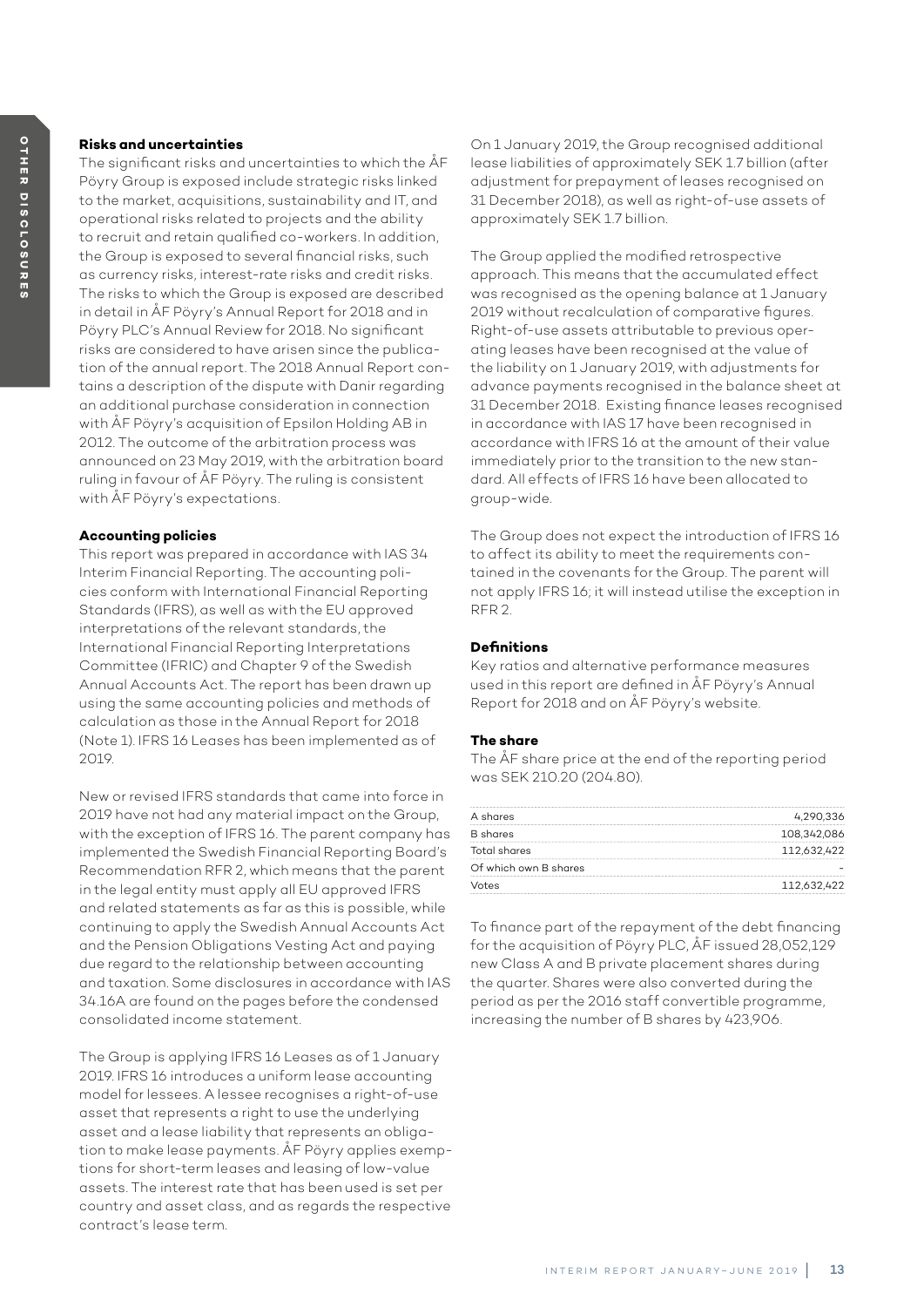# Condensed income statement

| <b>SEK million</b>                                                           | Apr-Jun<br>2019 | Apr-Jun<br>2018 | Jan-Jun<br>2019        | Jan-Jun<br>2018 | Full year<br>2018 | Jul 2018-<br>Jun 2019 |
|------------------------------------------------------------------------------|-----------------|-----------------|------------------------|-----------------|-------------------|-----------------------|
| Net sales                                                                    | 5.393           | 3.608           | 9.782                  | 7.023           | 13,975            | 16,734                |
| Personnel costs                                                              | $-3.194$        | $-2,060$        | $-5,804$               | $-4.059$        | $-7,996$          | $-9,741$              |
| Purchases of services and materials                                          | $-1,210$        | -900            | $-2,190$               | $-1,713$        | $-3.547$          | $-4.024$              |
| Other costs                                                                  | $-406$          | $-276$          | $-748$                 | $-528$          | $-1.074$          | $-1,259$              |
| Other income                                                                 | $\circ$         | 23              | $\circ$                | 24              | 0                 | -60                   |
| Profit attributable to participations in associates                          | $\mathbf{1}$    | $\circ$         | $\mathbf{1}$           | $\circ$         | 0                 | 1                     |
| <b>EBITDA</b>                                                                | 584             | 395             | 1,041                  | 747             | 1,358             | 1,652                 |
| Depreciation/amortisation and impairment of non-current assets <sup>1)</sup> | $-180$          | $-28$           | $-309$                 | -56             | $-115$            | $-368$                |
| <b>EBITA</b>                                                                 | 405             | 366             | 732                    | 691             | 1,243             | 1,284                 |
| Acquisition-related items <sup>2)</sup>                                      | $-13$           | $-13$           | $-27$                  | $-27$           | $-40$             | -41                   |
| Operating profit (EBIT)                                                      | 392             | 353             | 705                    | 664             | 1,203             | 1,243                 |
| Net financial items                                                          | $-56$           | $-18$           | $-127$                 | $-35$           | $-99$             | $-191$                |
| Profit after financial items                                                 | 336             | 335             | 578                    | 629             | 1,103             | 1,052                 |
| Tax                                                                          | $-70$           | $-77$           | $-127$                 | $-144$          | $-253$            | $-236$                |
| Profit for the period                                                        | 266             | 258             | 450                    | 485             | 850               | 816                   |
| Attributable to:                                                             |                 |                 |                        |                 |                   |                       |
| Shareholders in the parent company                                           | 267             | 259             | 452                    | 487             | 850               | 824                   |
| Non-controlling interest                                                     | $-1$            | -1              | $-1$                   | $-1$            | $\circ$           | $-2$                  |
| Profit for the period                                                        | 266             | 258             | 450                    | 485             | 850               | 815                   |
| Basic earnings per share, SEK                                                | 2.59            | 3.35            | 4.94                   | 6.29            | 10.98             |                       |
| Diluted earnings per share, SEK                                              | 2.55            | 3.27            | 4.87                   | 6.15            | 10.76             |                       |
| Number of shares outstanding                                                 | 112,632,422     |                 | 77,900,111 112,632,422 | 77,900,111      | 77,376,703        |                       |
| Average number of basic shares outstanding                                   | 103,221,307     | 77,446,156      | 91,403,253             | 77,393,634      | 77,396,321        |                       |
| Average number of diluted shares outstanding                                 | 105,654,432     | 80,058,281      | 93,955,588             | 80,058,232      | 80,021,397        |                       |

1) Depreciation/amortisation and impairment of non-current assets refers to property, plant and equipment excluding intangible assets related to acquisitions.  $^{\rm 2}$  Acquisition-related items are defined as amortisation and impairment of goodwill and acquisition-related intangible assets, revaluation of contingent considerations and gains/losses on divestment of companies and operations. See page 22 for further details.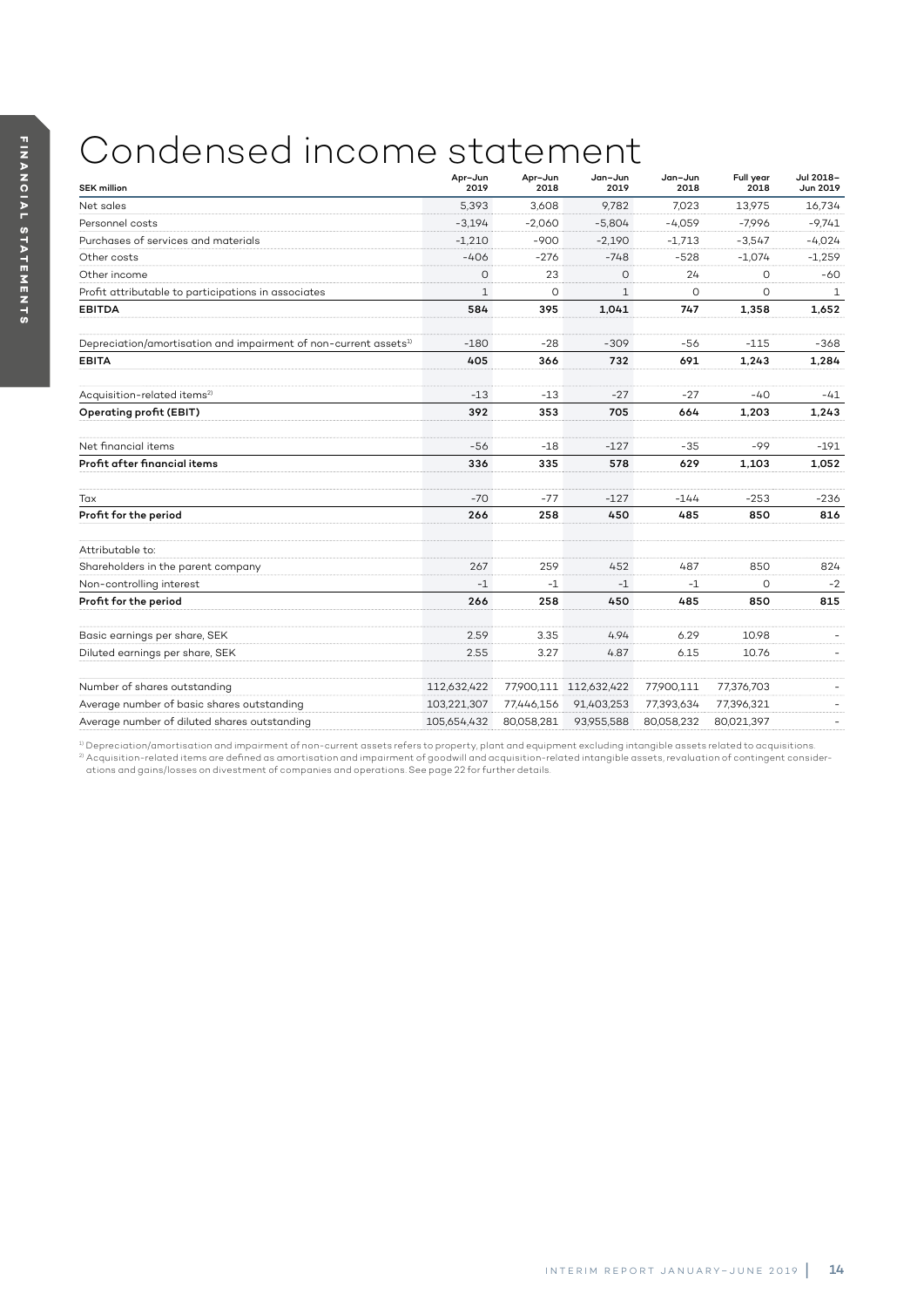# Statement of consolidated comprehensive income

| <b>SEK million</b>                                             | Apr-Jun<br>2019          | Apr-Jun<br>2018 | Jan-Jun<br>2019 | Jan-Jun<br>2018          | Full year<br>2018 |
|----------------------------------------------------------------|--------------------------|-----------------|-----------------|--------------------------|-------------------|
| Profit for the period                                          | 266                      | 258             | 450             | 485                      | 850               |
| Items that have been or will be reclassified to profit or loss |                          |                 |                 |                          |                   |
| Change in translation reserve                                  | 143                      | 55              | 202             | 162                      | 87                |
| Change in hedging reserve                                      | $-12$                    | $\circ$         | $-9$            | $-2$                     | 2                 |
| Change in fair value reserve                                   | $\overline{\phantom{a}}$ | ٠               | 5               | $\overline{\phantom{a}}$ | 15                |
| Tax                                                            | $\overline{\phantom{a}}$ | O               | $-1$            | 0                        | $\circ$           |
| Items that will be not be reclassified to profit or loss       |                          |                 |                 |                          |                   |
| Pensions                                                       | $\mathbf{1}$             | $\circ$         | $\mathbf{1}$    | $\mathbf{1}$             | $-31$             |
| Tax                                                            | 0                        | $\circ$         | $\circ$         | $\circ$                  | 6                 |
| Other comprehensive income                                     | 131                      | 55              | 198             | 161                      | 79                |
| Comprehensive income for the period                            | 397                      | 313             | 649             | ٠<br>647                 | 929               |
|                                                                |                          |                 |                 |                          |                   |
| Attributable to:                                               |                          |                 |                 |                          |                   |
| Shareholders in the parent company                             | 398                      | 313             | 650             | 647                      | 929               |
| Non-controlling interest                                       | $-2$                     | $-1$            | $-1$            | $-1$                     | $\Omega$          |
| Total                                                          | 397                      | 313             | 649             | 647                      | 929               |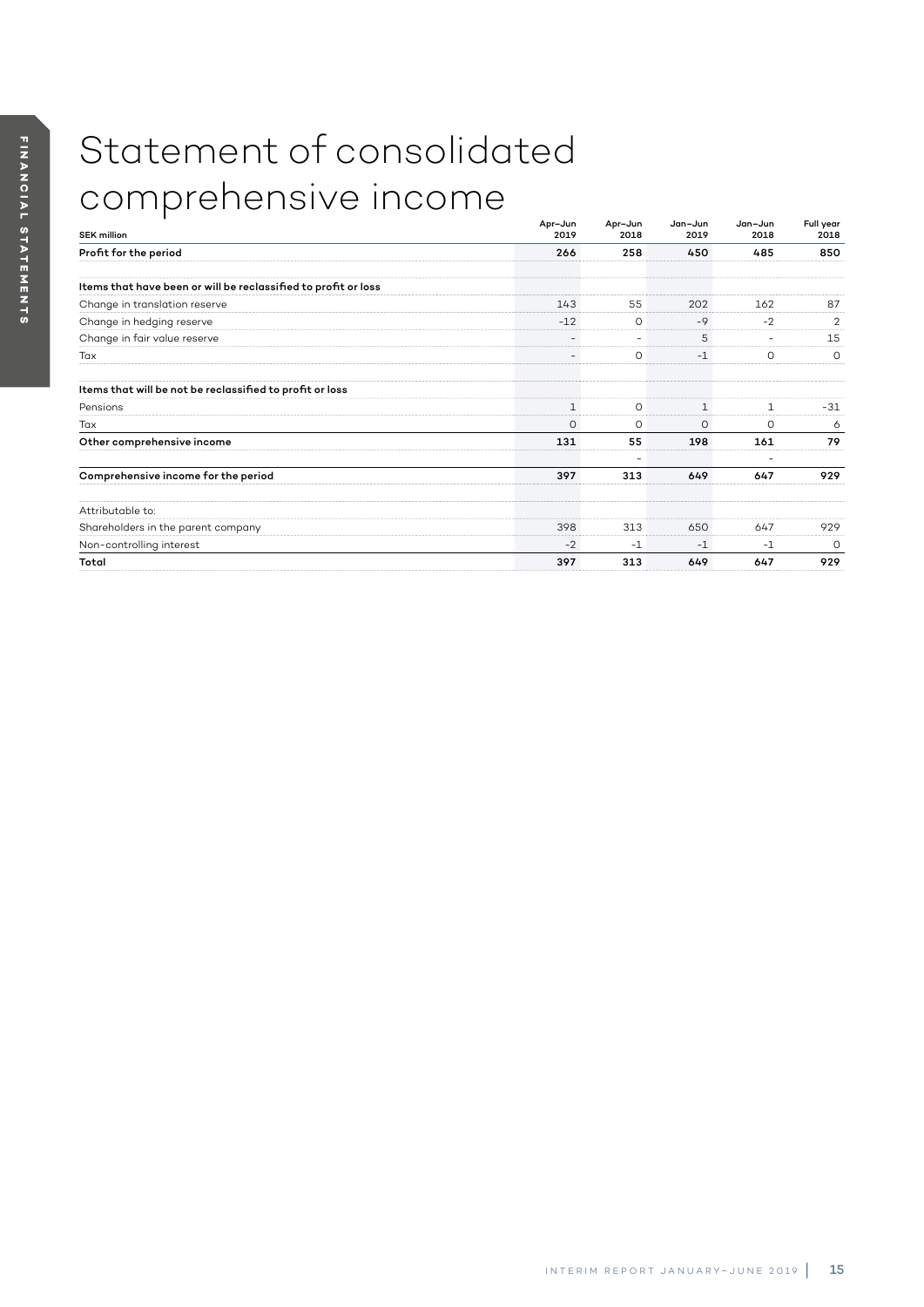# Condensed balance sheet

| <b>SEK million</b>                             | 30 Jun<br>2019 | 30 Jun<br>2018 | Full year<br>2018 |
|------------------------------------------------|----------------|----------------|-------------------|
| <b>ASSETS</b>                                  |                |                |                   |
| Non-current assets                             |                |                |                   |
| Intangible assets                              | 13.469         | 6,968          | 7.166             |
| Property, plant and equipment                  | 592            | 532            | 571               |
| Other non-current assets                       | 2,792          | 20             | 695               |
| Total non-current assets                       | 16,853         | 7,521          | 8,432             |
| <b>Current assets</b>                          |                |                |                   |
| Current receivables                            | 6,718          | 4,436          | 4,538             |
| Cash and cash equivalents                      | 630            | 187            | 239               |
| <b>Total current assets</b>                    | 7,348          | 4,623          | 4,776             |
| <b>Total assets</b>                            | 24,201         | 12,144         | 13,208            |
| <b>EQUITY AND LIABILITIES</b>                  |                |                |                   |
| Equity                                         |                |                |                   |
| Attributable to shareholders in parent company | 9,200          | 5.297          | 5.449             |
| Attributable to non-controlling interest       | 17             | 16             | 16                |
| <b>Total equity</b>                            | 9,217          | 5,313          | 5,465             |
| Non-current liabilities                        |                |                |                   |
| Provisions                                     | 941            | 332            | 389               |
| Non-current liabilities                        | 7,656          | 2,085          | 3,329             |
| Total non-current liabilities                  | 8,597          | 2,417          | 3,718             |
| <b>Current liabilities</b>                     |                |                |                   |
| Provisions                                     | 57             | 55             | 58                |
| <b>Current liabilities</b>                     | 6,331          | 4,359          | 3,968             |
| <b>Total current liabilities</b>               | 6,388          | 4,414          | 4,026             |
| Total equity and liabilities                   | 24.201         | 12.144         | 13,208            |

# Condensed statement of change in consolidated equity

| <b>SEK million</b>                          | 30 Jun<br>2019 | 30 Jun<br>2018 | Full year<br>2018 |
|---------------------------------------------|----------------|----------------|-------------------|
| Equity at start of period                   | 5,465          | 4,987          | 4,987             |
| Comprehensive income for the period         | 649            | 647            | 929               |
| <b>Dividends</b>                            | $-560$         | $-387$         | $-387$            |
| Rights issue                                | 3,967          |                |                   |
| Conversion of convertible bonds into shares | 27             | 67             | 103               |
| Value of conversion right                   |                |                | 10                |
| Share buy-backs/sales                       |                | ۰              | $-177$            |
| Repayment of hybrid bond                    | $-331$         |                |                   |
| Share savings programmes                    |                | $\Omega$       | $\Omega$          |
| Equity at end of period                     | 9,217          | 5.313          | 5,465             |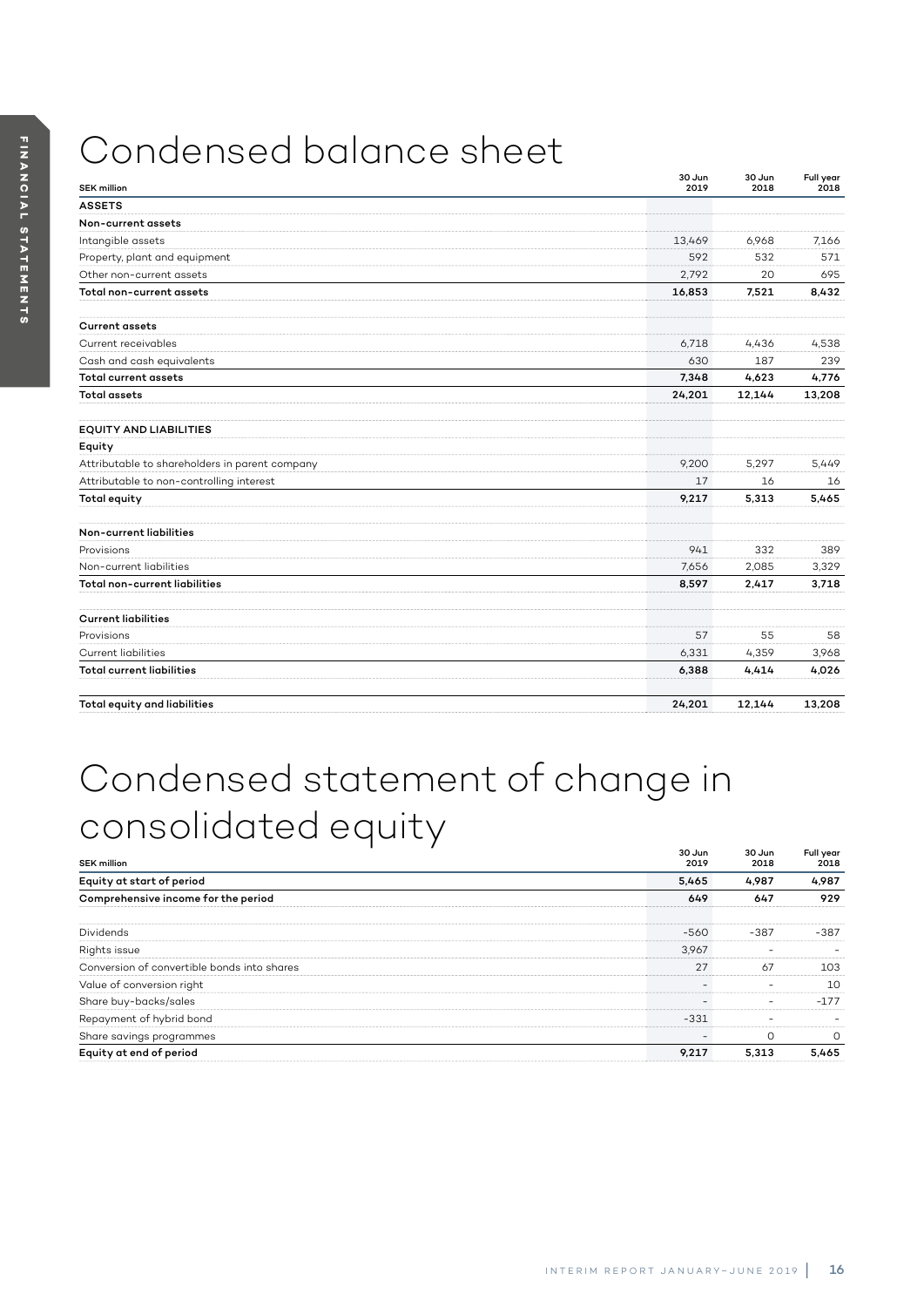# Condensed statement of consolidated cash flows

| <b>SEK million</b>                                                    | Apr-Jun<br>2019 | Apr-Jun<br>2018 | Jan-Jun<br>2019 | Jan-Jun<br>2018 | Full year<br>2018 |
|-----------------------------------------------------------------------|-----------------|-----------------|-----------------|-----------------|-------------------|
| Profit after financial items                                          | 336             | 335             | 578             | 629             | 1,103             |
| Adjustment for items not included in cash flow and other              | 98              | 13              | 197             | 37              | 47                |
| Income tax paid                                                       | $-95$           | $-54$           | $-176$          | $-144$          | $-256$            |
| Cash flow from operating activities before changes in working capital | 338             | 294             | 598             | 522             | 894               |
| Cash flow from changes in working capital                             | $-288$          | $-112$          | $-255$          | $-119$          | $-21$             |
| Cash flow from operating activities                                   | 51              | 182             | 343             | 403             | 874               |
| Cash flow from investing activities                                   | $-252$          | $-152$          | $-5.042$        | $-245$          | $-1.153$          |
| Cash flow from financing activities                                   | $-179$          | $-75$           | 5.095           | $-185$          | 306               |
| Cash flow for the period                                              | $-381$          | -44             | 396             | $-27$           | 26                |
| Opening cash and cash equivalents                                     | 1,013           | 233             | 239             | 223             | 223               |
| Exchange difference in cash and cash equivalents                      | $-2$            | $-2$            | -5              | -8              | $-10$             |
| Closing cash and cash equivalents                                     | 630             | 187             | 630             | 187             | 239               |

# Change in consolidated net debt (excl. IFRS 16)

| <b>SEK million</b>                         | Apr-Jun<br>2019          | Apr-Jun<br>2018 | Jan-Jun<br>2019 | Jan-Jun<br>2018 | Full year<br>2018 |
|--------------------------------------------|--------------------------|-----------------|-----------------|-----------------|-------------------|
| Opening balance                            | 7.144                    | 2,521           | 3,455           | 2,631           | 2,631             |
| Cash flow from operating activities        | $-51$                    | $-182$          | $-343$          | $-403$          | $-874$            |
| Investments                                | 61                       | 22              | 103             | 42              | 121               |
| Acquisitions and contingent considerations | 191                      | 131             | 5.037           | 205             | 374               |
| Dividend                                   | 560                      | 387             | 560             | 387             | 387               |
| Share buy-backs/sales                      | $\overline{\phantom{a}}$ |                 |                 |                 | 177               |
| Acquisition of Pöyry PLC shares            |                          |                 |                 | -               | 657               |
| Private placement issue                    | $-2.757$                 | -               | $-3.967$        |                 |                   |
| Repayment of hybrid bond                   | 5                        | ۰               | 331             | ۰               |                   |
| Other                                      | $\mathbf{1}$             | $-53$           | $-21$           | $-37$           | $-19$             |
| <b>Closing balance</b>                     | 5.154                    | 2.825           | 5.154           | 2.825           | 3,455             |

# Consolidated net debt (incl. IFRS 16)

| <b>SEK million</b>          | 30 Jun<br>2019 | 30 Jun<br>2018 | Full year<br>2018 |
|-----------------------------|----------------|----------------|-------------------|
| Loans and credit facilities | 5483           | 2.913          | 3.553             |
| Net pension liability       | 302            | 100            | 141               |
| Leasing liability (IFRS 16) | 2574           |                |                   |
| Cash and cash equivalents   | $-630$         | $-187$         | $-239$            |
| Group                       | 7.728          | 2.825          | 3.455             |

# Consolidated net debt (excl. IFRS 16)

| <b>SEK million</b>          | 30 Jun<br>2019 | 30 Jun<br>2018 | Full year<br>2018 |
|-----------------------------|----------------|----------------|-------------------|
| Loans and credit facilities | 5.483          | 2,913          | 3,553             |
| Net pension liability       | 302            | 100            | 141               |
| Cash and cash equivalents   | $-630$         | $-187$         | $-239$            |
| Group                       | 5.154          | 2,825          | 3,455             |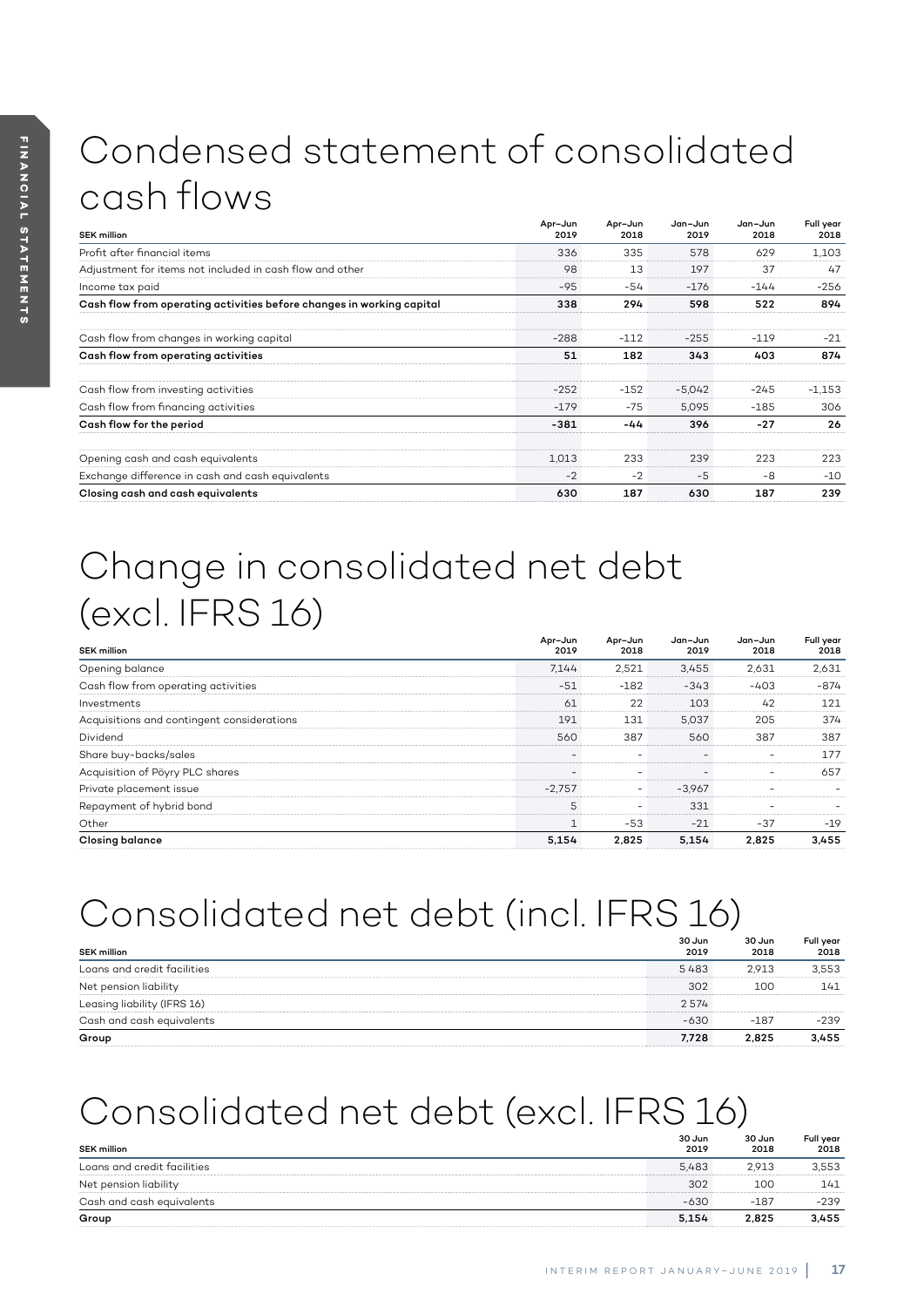# Consolidated key ratios<sup>1</sup>

| <b>SEK million</b>                                        | Jan-Jun<br>2019 | Jan-Jun<br>2018 | Full year<br>2018 |
|-----------------------------------------------------------|-----------------|-----------------|-------------------|
| Return on equity, %                                       | 13.4            | 16.5            | 16.1              |
| Return on capital employed, %                             | 9.8             | 14.4            | 14.3              |
| Equity ratio, %                                           | 41.0            | 43.8            | 41.4              |
| Equity per share, SEK                                     | 98.71           | 68.00           | 70.42             |
| Interest-bearing liabilities, SEK m                       | 8.359           | 3.012           | 3.694             |
| Average number of full-time employees (FTEs) <sup>2</sup> | 13.771          | 9.816           | 10.037            |

<sup>1)</sup> Including IFRS 16 Leases 2019

2) This key ratio includes ÅF employees and four months of Pöyry employees.

# Items affecting comparability

| <b>SEK million</b>                 | Apr-Jun<br>2019 | Apr-Jun<br>2018          | Jan-Jun<br>2019 | Jan-Jun<br>2018          | Full year<br>2018 |
|------------------------------------|-----------------|--------------------------|-----------------|--------------------------|-------------------|
| Transaction costs related to Pöyry |                 | $\sim$                   | -44             | $\overline{\phantom{0}}$ | $-25$             |
| Integration costs                  | $-16$           | -                        | $-94$           | $\overline{\phantom{0}}$ |                   |
| Total                              | -76             | $\overline{\phantom{0}}$ | $-138$          | $\overline{\phantom{a}}$ | -25               |

# Income

### **Net sales January–June 2019 according to business model**

| <b>SEK million</b>           | Infrastructure | Industrial & Digital<br>Solutions | Process<br>Industries | Energy | Management<br>Consulting | Group-wide/<br>eliminations | Total<br>Group |
|------------------------------|----------------|-----------------------------------|-----------------------|--------|--------------------------|-----------------------------|----------------|
| <b>Project Business</b>      | 3.681          | 815                               | 786                   | 1.140  | 243                      | $-105$                      | 6.599          |
| <b>Professional Services</b> | 147            | 2.245                             | 575                   | 229    | 28                       | -40                         | 3.183          |
| Total                        | 3.827          | 3.060                             | 1.360                 | 1.369  | 271                      | $-145$                      | 9.782          |

The Group applies the accounting standard IFRS 15 Revenue from Contracts with Customers as of 1 January 2018. ÅF Pöyry's business model is divided into two client offerings: Project Business and Professional Services. Project Business is ÅF Pöyry's offering for major projects and end-to-end solutions. ÅF Pöyry acts as a partner to the client, leading and running the entire project. Professional Services is ÅF Pöyry's offering where the client leads and runs the project, while ÅF Pöyry provides suitable expertise at the right time.

Invoicing in Project Business takes place as work proceeds in accordance with agreed terms and conditions, either periodically (monthly) or when contractual milestones are reached. Invoicing ordinarily takes place after the income has been recorded, resulting in contract assets. However, ÅF Pöyry sometimes receives advance payments or deposits from our customers before the income is recognised, which then results in contract liabilities. In Professional Services, hours spent on a project are ordinarily invoiced at the end of each month. Performance obligations in

Project Business are fulfilled over time as the service is provided. Revenue recognition is based on costs with accumulated costs set in relation to total estimated costs. In Professional Services, revenue is recognised by the amount that the unit is entitled to invoice, in accordance with IFRS 15 B16.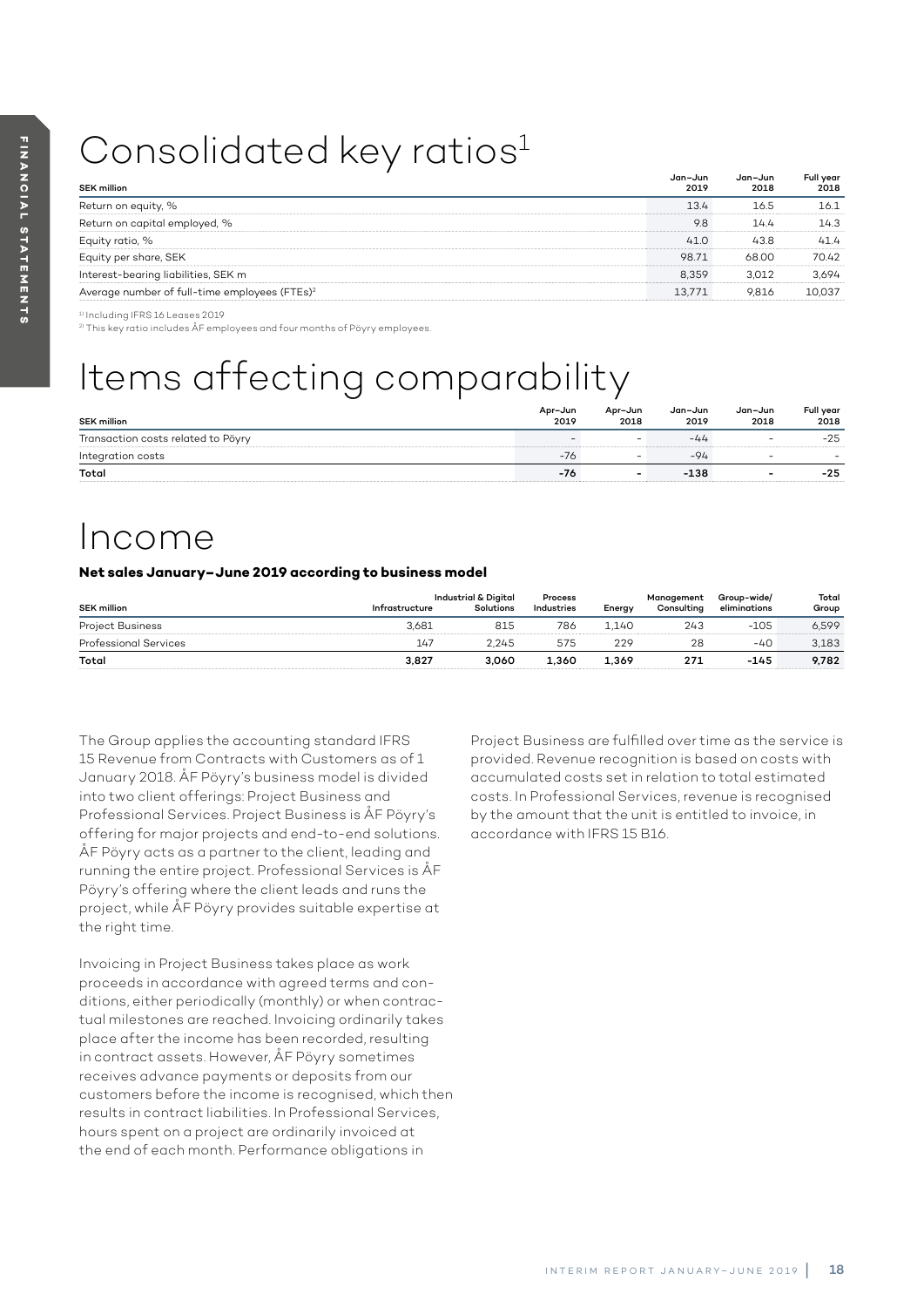# Quarterly information by division

|                                |       |       | 2018           |       |           | 2019  |                |                |                |           |
|--------------------------------|-------|-------|----------------|-------|-----------|-------|----------------|----------------|----------------|-----------|
| Net sales (SEK million)        | Q1    | Q2    | Q <sub>3</sub> | Q4    | Full year | Q1    | Q <sub>2</sub> | Q <sub>3</sub> | Q <sub>4</sub> | Full year |
| Infrastructure                 | 1.457 | 1,537 | 1,280          | 1,680 | 5,955     | 1,808 | 2,020          |                |                |           |
| Industrial & Digital Solutions | 1.453 | 1.472 | 1.229          | 1,628 | 5.782     | 1,578 | 1.483          |                |                |           |
| Process Industries             | 206   | 213   | 170            | 223   | 811       | 447   | 914            |                |                |           |
| Energy                         | 359   | 406   | 363            | 430   | 1.559     | 539   | 830            |                |                |           |
| Management Consulting          | ۰     |       | -              |       | ۰.        | 74    | 197            |                |                |           |
| Group-wide/eliminations        | $-59$ | $-20$ | $-48$          | $-5$  | $-132$    | $-56$ | $-50$          |                |                |           |
| Group                          | 3,415 | 3.608 | 2.995          | 3.957 | 13,975    | 4,389 | 5,393          |                |                |           |

|                                      |       |                | 2018  |       |           | 2019 |        |                |    |           |
|--------------------------------------|-------|----------------|-------|-------|-----------|------|--------|----------------|----|-----------|
| EBITA (SEK million)                  | Q1    | Q <sub>2</sub> | Q3    | Q4    | Full year | Q1   | Q2     | Q <sub>3</sub> | Q4 | Full year |
| Infrastructure                       | 165   | 174            | 113   | 185   | 637       | 182  | 195    |                |    |           |
| Industrial & Digital Solutions       | 137   | 144            | 94    | 150   | 525       | 145  | 131    |                |    |           |
| Process Industries                   | 18    | 24             | 16    | 33    | 91        | 42   | 88     |                |    |           |
| Energy                               | 15    | 29             | 15    | 13    | 72        | 30   | 61     |                |    |           |
| Management Consulting                |       |                | -     | ۰     | ۰         | 13   | 30     |                |    |           |
| Group-wide/eliminations <sup>3</sup> | $-10$ | $-5$           | $-18$ | $-49$ | -82       | -86  | $-100$ |                |    |           |
| Group                                | 325   | 366            | 220   | 332   | 1.243     | 327  | 405    |                |    |           |

|                                |      | 2019<br>2018 |     |      |                          |      |                |    |                |           |
|--------------------------------|------|--------------|-----|------|--------------------------|------|----------------|----|----------------|-----------|
| EBITA margin (%)               | Q1   | Q2           | Q3  | Q4   | Full year                | Q1   | Q <sub>2</sub> | Q3 | Q <sub>4</sub> | Full year |
| Infrastructure                 | 11.3 | 11.4         | 8.8 | 11.0 | 10.7                     | 10.1 | 9.6            |    |                |           |
| Industrial & Digital Solutions | 9.4  | 9.8          | 7.7 | 9.2  | 9.1                      | 9.2  | 8.8            |    |                |           |
| Process Industries             | 8.8  | 11.4         | 9.2 | 14.7 | 11.2                     | 9.5  | 9.6            |    |                |           |
| Energy                         | 4.1  |              | 4.2 | 3.1  | 4.6                      | 5.7  | 7.3            |    |                |           |
| Management Consulting          | -    | ۰            | -   |      | $\overline{\phantom{a}}$ | 18.1 | 15.3           |    |                |           |
| Group                          | 9.5  | 10.2         | 7.4 | 8.4  | 8.9                      | 7.5  | 7.5            |    |                |           |

|                                                 |                          | 2018<br>20191 |                |        |                          |        |                |    |    |           |
|-------------------------------------------------|--------------------------|---------------|----------------|--------|--------------------------|--------|----------------|----|----|-----------|
| Average number of full-time<br>employees (FTEs) | Q1                       | Q2            | Q <sub>3</sub> | Q4     | Full year                | Q1     | Q <sub>2</sub> | Q3 | Q4 | Full year |
| Infrastructure                                  | 4,258                    | 4,395         | 4,465          | 4,660  | 4,445                    | 5.098  | 5.954          |    |    |           |
| Industrial & Digital Solutions                  | 3.616                    | 3,732         | 3,782          | 3,863  | 3.748                    | 3,845  | 3,825          |    |    |           |
| Process Industries                              | 666                      | 668           | 672            | 747    | 688                      | 1,471  | 3.021          |    |    |           |
| Energy                                          | 1,002                    | 993           | 960            | 1.015  | 992                      | 1,326  | 2.146          |    |    |           |
| Management Consulting                           | $\overline{\phantom{a}}$ | -             | ۰              |        | $\overline{\phantom{a}}$ | 112    | 348            |    |    |           |
| Group functions                                 | 144                      | 165           | 184            | 161    | 164                      | 228    | 267            |    |    |           |
| Group                                           | 9,685                    | 9.954         | 10.063         | 10.445 | 10,037                   | 12,081 | 15,562         |    |    |           |
|                                                 |                          |               |                |        |                          |        |                |    |    |           |

| 2018                   |    |                |                | 2019 |                  |    |                |    |    |           |
|------------------------|----|----------------|----------------|------|------------------|----|----------------|----|----|-----------|
| Number of working days | Q1 | O <sub>2</sub> | O <sub>3</sub> | Q4   | <b>Full vear</b> | O1 | O <sub>2</sub> | O3 | Ο4 | Full vear |
| Sweden only            | 63 | 60             | 65             | 62   | 250              | 63 | 60             | 66 |    | 249       |
| All countries          | 63 | 6С             | 65             | 62   | 249              | 63 | 5C             | 66 | 61 | $249^2$   |

<sup>1)</sup>This key ratio includes ÅF employees and four months of Pöyry employees.

2)Estimated weighted average.

3)Including IFRS 16 Leases 2019 that is reported under Group wide.

The historical figures above are adjusted based on the organisational changes implemented June 1, 2019 where some changes between divisions have been implemented.

### **New divisional structure**

Since 22 February 2019, ÅF Pöyry's operations are conducted through five divisions: Infrastructure, Industrial & Digital Solutions, Process Industries, Energy and Management Consulting. The divisions offer services to multiple industries and sectors. The divisions create sustainable solutions in the infrastructure, industry and energy sectors, with

clients from both the private and public sectors. The Infrastructure Division is formed by ÅF and Pöyry, and provides technical solutions for buildings and infrastructure. The Industrial & Digital Solutions Division is formed by ÅF, and is one of the leading providers of industrial and digital solutions in the Nordics. The Process Industries Division is formed by Pöyry as well as ÅF, and the division is world leading within pulp and paper. The Energy Division is also formed by ÅF and Pöyry and has a global presence, with operations in 80 countries. The Management Consulting Division is formed by Pöyry and provides strategic and operational advisory services across the value chain.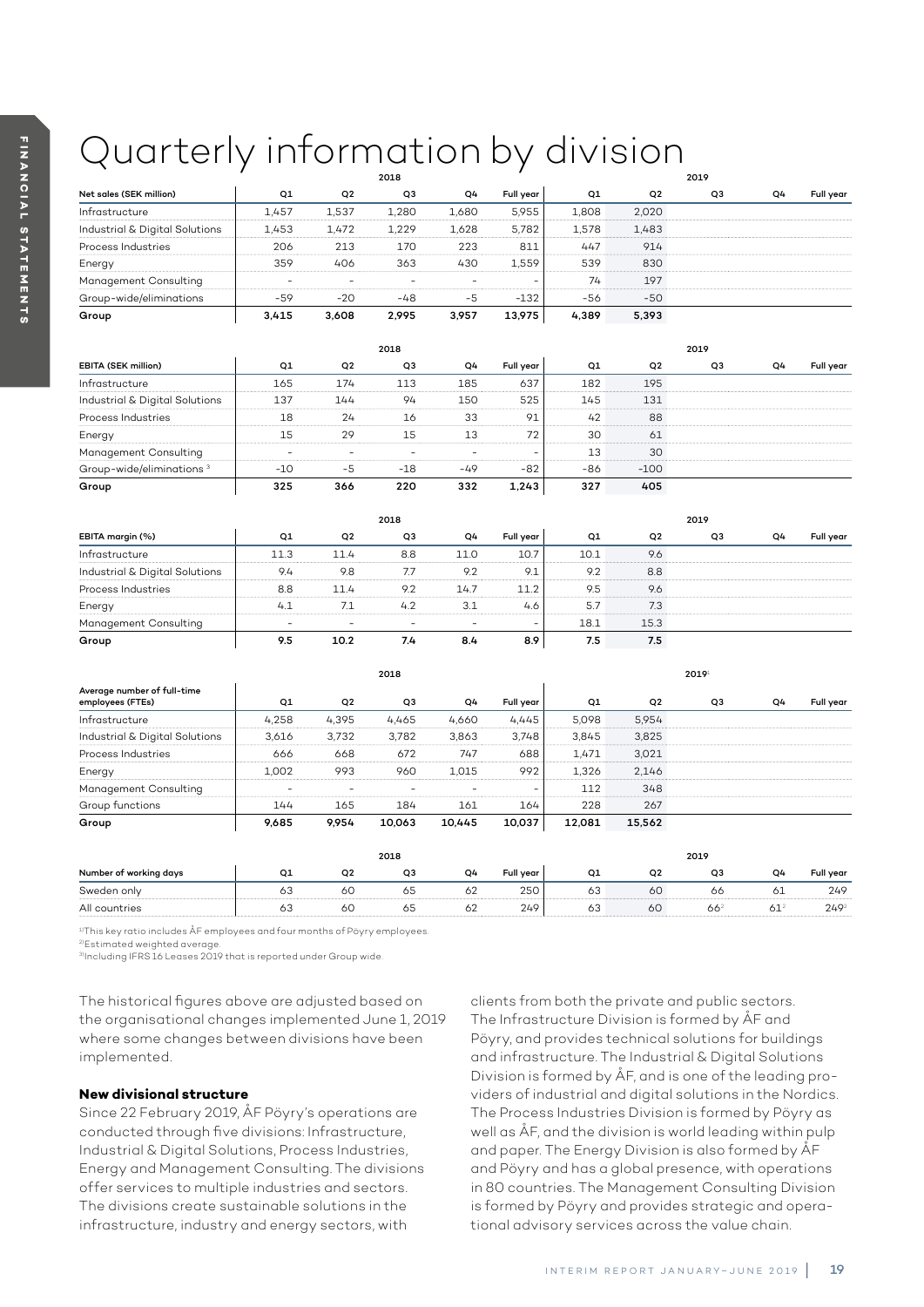# Acquisition of operations

### **The following acquisitions were made during the period**

| <b>SEK million</b> | Company   | Country | <b>Division</b> | Annual net<br>sales | <b>FTEs</b> |
|--------------------|-----------|---------|-----------------|---------------------|-------------|
| Period             |           |         |                 |                     |             |
| Jan-Mar            | Pöyry PLC |         | All             | 5.944               | 4.700       |
| Apr-Jun            |           |         |                 |                     |             |
| Total              |           |         |                 | 5,944               | 4.700       |
|                    |           |         |                 |                     |             |

## **Acquired companies' net assets on acquisition date**

| <b>SEK million</b>                            | Jan-Jun<br>2019 |
|-----------------------------------------------|-----------------|
| Intangible assets                             | 1,312           |
| Property, plant and equipment                 | 66              |
| Right-of-use assets                           | 938             |
| <b>Financial assets</b>                       | 303             |
| Accounts receivable and other receivables     | 1,753           |
| Cash and cash equivalents                     | 1,043           |
| Accounts payable, loans and other liabilities | $-3.592$        |
| Net identifiable assets and liabilities       | 1,824           |
| Non-controlling interest                      | -2              |
| Goodwill                                      | 3,574           |
| Fair value adjustment, intangible assets      | 1,304           |
| Fair value adjustment, non-current provisions | $-293$          |
| Purchase consideration                        | 6.406           |
| Transaction costs                             | 69              |
| Deduct:                                       |                 |
| Cash (acquired)                               | 1,043           |
| Estimated minority buyout                     | 46              |
| Net outflow of cash                           | 5.387           |

In February 2019, ÅF Pöyry announced the completion of the acquisition of Pöyry PLC. Pöyry is an international consultancy and engineering company with services related to energy, the process industry, infrastructure and management consulting.

The table shows the effect of the acquisition on consolidated assets and liabilities. The acquisition analysis is preliminary since fair value has not been determined for all items.

The purchase consideration was higher than the book value of the acquired net assets (equity), and the acquisition analysis resulted in intangible assets. The acquisition of a consulting business primarily involves the acquisition of human capital in the form of employee expertise, which is why most of the intangible assets in the company acquired are attributable to goodwill.

## **Goodwill**

Goodwill consists mainly of human capital in the form of employee skills and synergy effects. Goodwill is not expected to be tax deductible on acquisition of a company.

### **Other non-current assets**

Order backlogs and customer relationships were identified and measured in connection with the acquisition.

### **Acquisition-related costs**

Transaction costs are recognised as other external costs in profit or loss. Transaction costs amounted to SEK 69 million, of which SEK 25 million was expensed in 2018.

# **Revenue and profit from acquired company**

If the acquisition had been completed at 1 January 2018, it would have contributed sales of approximately EUR 580 million and operating profit of approximately EUR 55 million.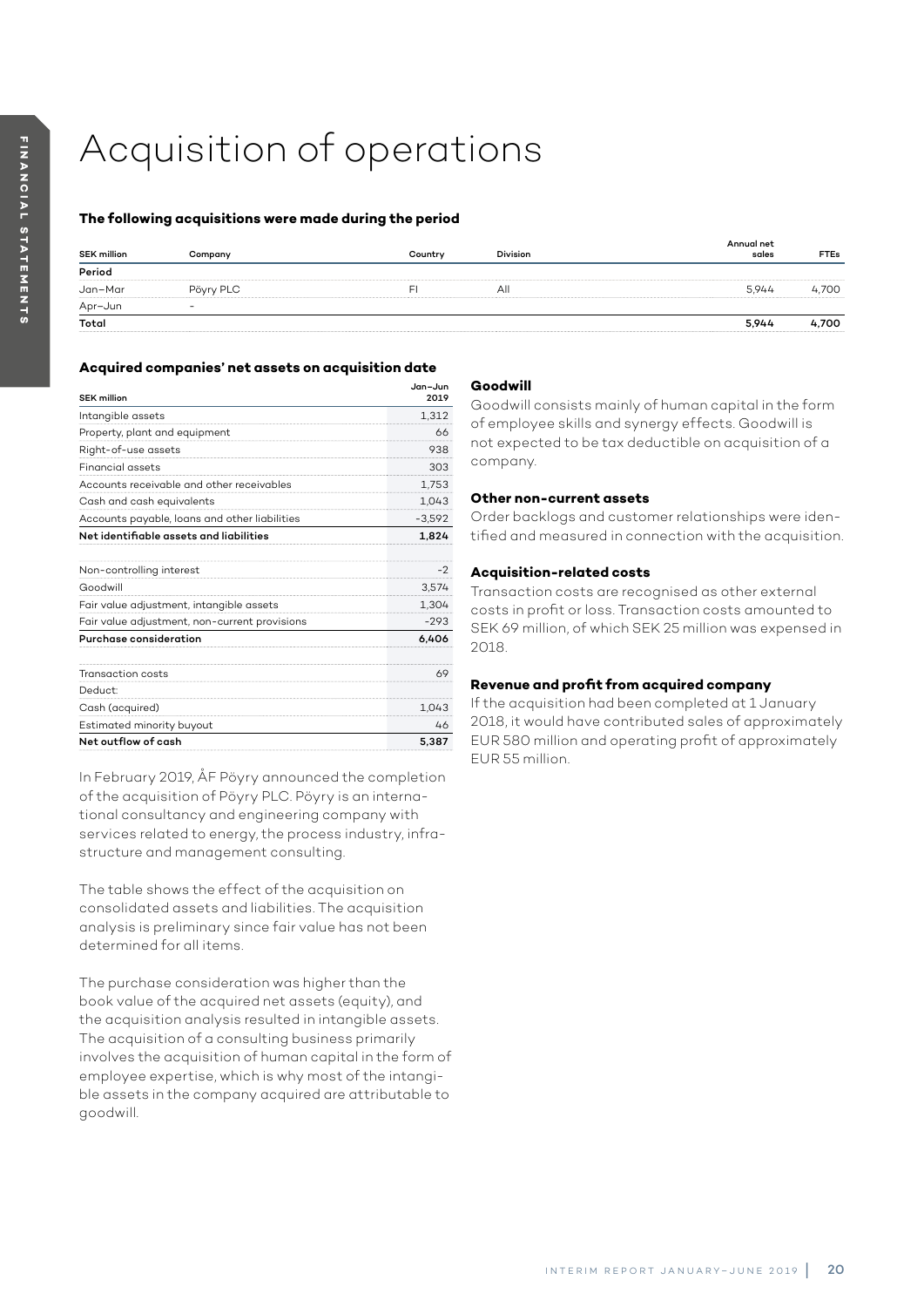# Change in contingent consideration

| <b>SEK million</b>                              | 30.11n |
|-------------------------------------------------|--------|
| Opening balance, 1 January 2019                 |        |
| Acquisitions for the year                       |        |
| Payments                                        | -230   |
| Changes in value recognised in income statement |        |
| Adjustment of preliminary acquisition analysis  |        |
| Discounting                                     |        |
| <b>Translation differences</b>                  |        |
| Closing balance                                 |        |

## **Measurement of fair value**

Contingent considerations are measured at fair value and classified at level 3. The calculation of contingent consideration is dependent on parameters in the relevant agreements. These parameters are mainly related to expected EBIT over the next two to three years for the acquired companies. The change in the balance sheet items is recognised in the table.

As regards other financial assets and liabilities, no significant changes in fair value measurement have been made since the 2018 Annual Report. Fair values are essentially consistent with carrying amounts.

# Acquisition-related items

| <b>SEK million</b>                                           | Apr-Jun<br>2019 | Apr-Jun<br>2018 | Jan-Jun<br>2019 | Jan-Jun<br>2018 | Full year<br>2018 |
|--------------------------------------------------------------|-----------------|-----------------|-----------------|-----------------|-------------------|
| Amortisation and impairment of intangible non-current assets | -60             | $-10$           | -88             | $-20$           | $-41$             |
| Revaluation of contingent considerations                     | 48              | -4              | 61              |                 |                   |
| Divestment of operations                                     |                 |                 |                 | -               | - 1               |
| Total                                                        | -13             | $-13$           | $-27$           | -27             | -40               |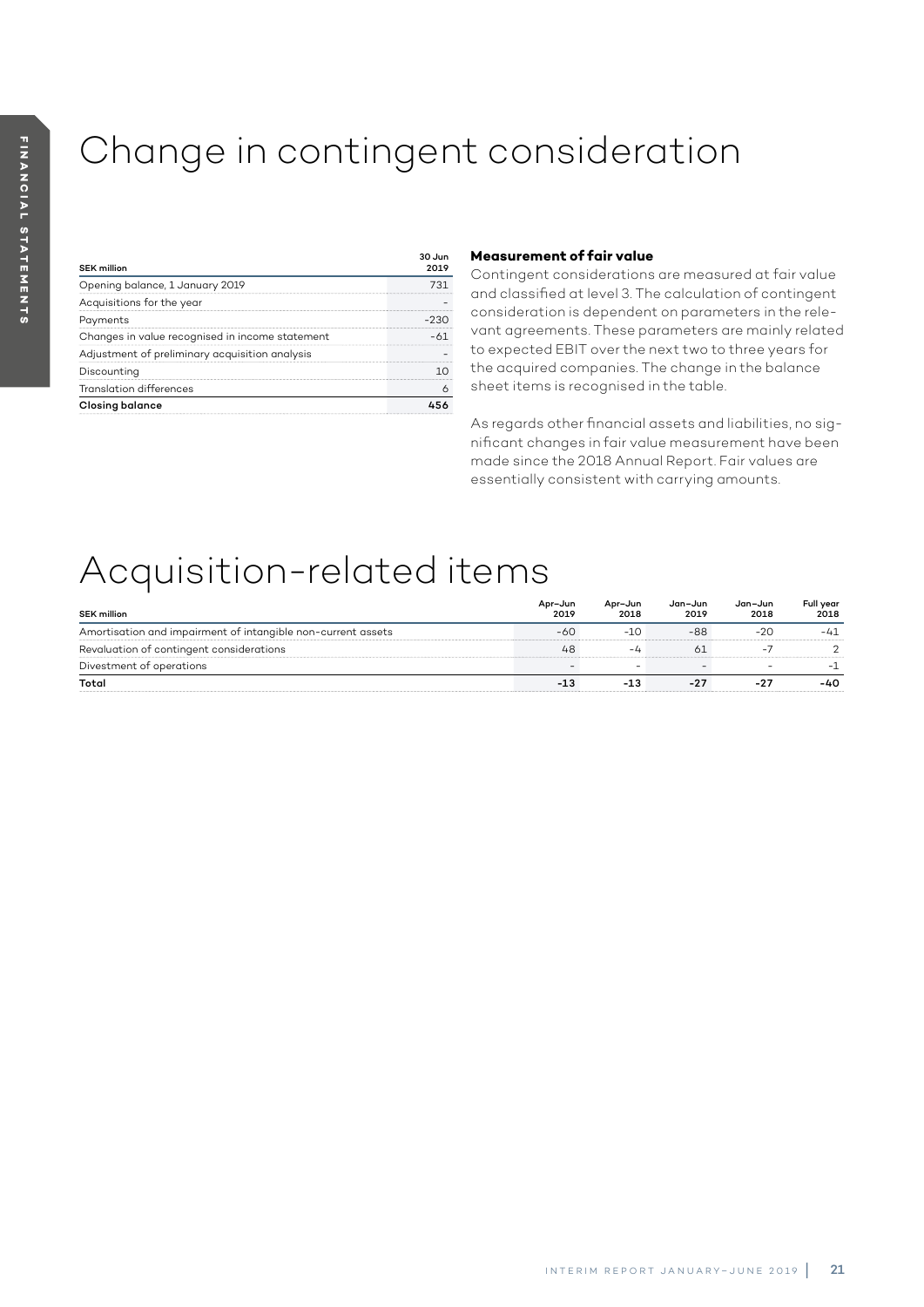# Parent income statement

| <b>SEK million</b>                  | Apr-Jun<br>2019          | Apr-Jun<br>2018 | Jan-Jun<br>2019 | Jan-Jun<br>2018 | Full year<br>2018 |
|-------------------------------------|--------------------------|-----------------|-----------------|-----------------|-------------------|
| Net sales                           | 197                      | 157             | 359             | 298             | 601               |
| Other operating income              | 67                       | 55              | 133             | 109             | 230               |
| Operating income                    | 264                      | 211             | 492             | 408             | 831               |
| Personnel costs                     | $-76$                    | $-48$           | $-134$          | $-93$           | $-188$            |
| Other costs                         | $-213$                   | $-173$          | $-409$          | $-325$          | $-678$            |
| Deprecation and amortisation        | $-8$                     | $-9$            | $-17$           | $-17$           | -34               |
| Operating profit/loss               | $-34$                    | $-18$           | $-68$           | $-27$           | -69               |
| Net financial items                 | 14                       | 54              | $-32$           | 77              | 753               |
| Profit/loss from financial items    | $-20$                    | 36              | $-100$          | 50              | 684               |
| Appropriations                      | $\overline{\phantom{a}}$ | -               |                 |                 | 107               |
| Pre-tax profit                      | $-20$                    | 36              | $-100$          | 50              | 791               |
| Tax                                 | 12                       | 5               | 28              | 7               | $\mathbf{1}$      |
| Profit for the period               | -8                       | 40              | $-71$           | 57              | 792               |
| Other comprehensive income          | $-11$                    | 0               | $-8$            | $-1$            | 17                |
| Comprehensive income for the period | $-19$                    | 40              | $-80$           | 56              | 808               |

# Parent balance sheet

| <b>SEK million</b>            | 30 Jun<br>2019 | 30 Jun<br>2018 | 31 Dec<br>2018 |
|-------------------------------|----------------|----------------|----------------|
| <b>ASSETS</b>                 |                |                |                |
| Non-current assets            |                |                |                |
| Intangible assets             | 23             | 8              | 12             |
| Property, plant and equipment | 151            | 114            | 137            |
| <b>Financial assets</b>       | 12,572         | 6,003          | 6,818          |
| Total non-current assets      | 12,746         | 6,125          | 6,967          |
| <b>Current assets</b>         |                |                |                |
| Current receivables           | 2,907          | 2,106          | 2,630          |
| Cash and bank balances        | 29             | 17             | 32             |
| <b>Total current assets</b>   | 2,936          | 2,123          | 2,662          |
| <b>Total assets</b>           | 15,682         | 8,247          | 9,629          |
| <b>EQUITY AND LIABILITIES</b> |                |                |                |
| Equity                        | 8,396          | 4,420          | 5,041          |
| Untaxed reserves              | 57             | 136            | 57             |
| Provisions                    | 158            | 207            | 252            |
| Non-current liabilities       | 5,278          | 1,508          | 2,828          |
| <b>Current liabilities</b>    | 1,793          | 1,976          | 1,451          |
| Total equity and liabilities  | 15,682         | 8,247          | 9,629          |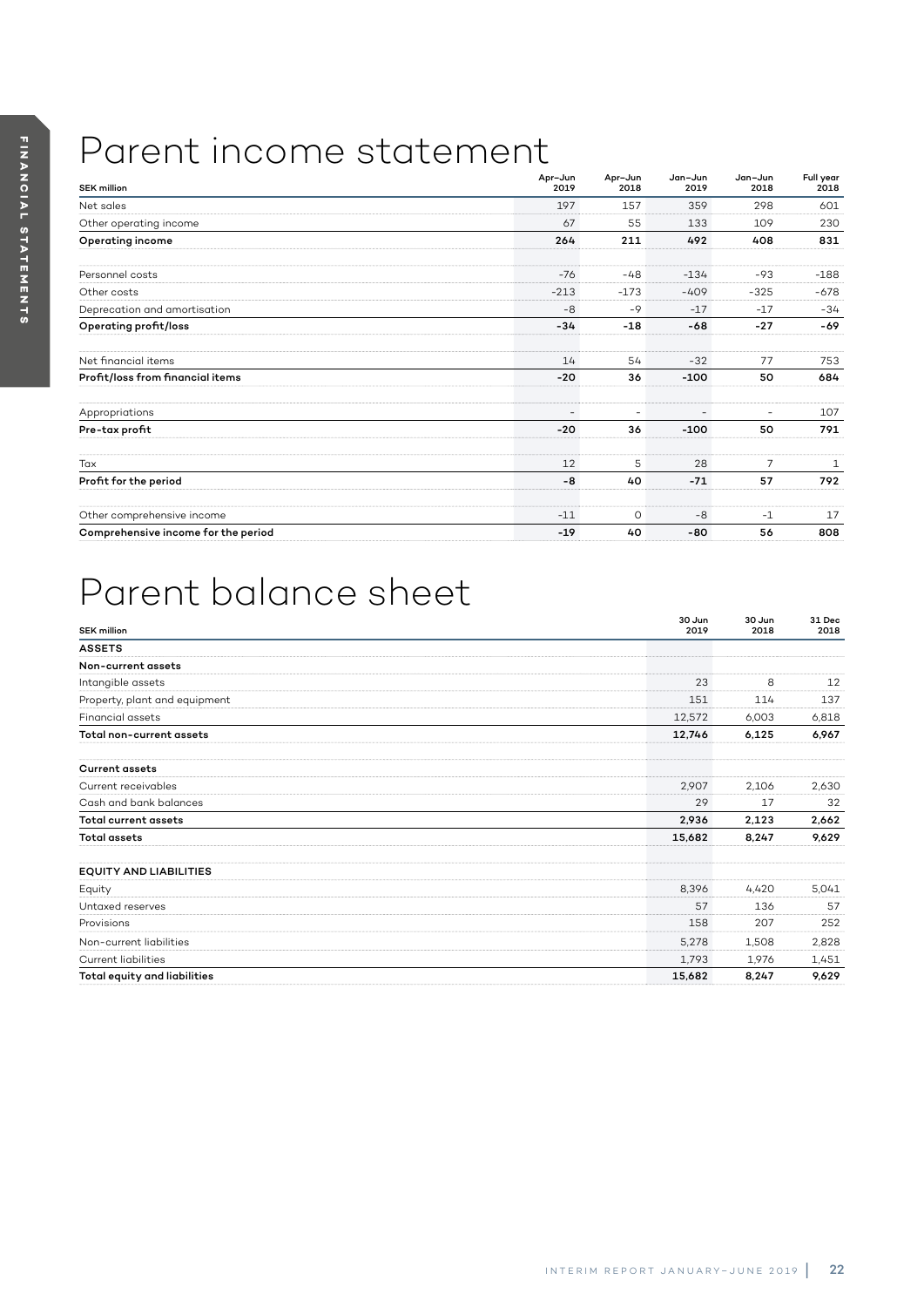# Combined operations

The figures are presented as though the consolidation of Pöyry took place on 1 January 2018.

|                                      | Apr-Jun<br>2019 | Apr-Jun<br>2018 | Jan-Jun<br>2019 | Jan-Jun<br>2018 |
|--------------------------------------|-----------------|-----------------|-----------------|-----------------|
| Net sales, SEK million               |                 |                 |                 |                 |
| Infrastructure                       | 2,020           | 1,807           | 4,074           | 3,593           |
| Industrial & Digital Solutions       | 1,483           | 1,472           | 3,060           | 2,925           |
| Process Industries                   | 914             | 828             | 1,755           | 1,609           |
| Energy                               | 830             | 769             | 1,652           | 1,410           |
| Management Consulting                | 197             | 208             | 389             | 394             |
| Group-wide/eliminations              | $-50$           | $-56$           | $-112$          | $-39$           |
| Group                                | 5,393           | 5,029           | 10,818          | 9,892           |
| Adjusted EBITA, SEK million          |                 |                 |                 |                 |
| Infrastructure                       | 195             | 201             | 394             | 387             |
| Industrial & Digital Solutions       | 131             | 144             | 276             | 281             |
| Process Industries                   | 88              | 80              | 178             | 156             |
| Energy                               | 61              | 52              | 115             | 185             |
| Management Consulting                | 30              | 21              | 55              | 42              |
| Group-wide/eliminations <sup>1</sup> | $-24$           | $-24$           | $-70$           | $-63$           |
| Group                                | 481             | 474             | 948             | 888             |
| Adjusted EBITA, %                    |                 |                 |                 |                 |
| Infrastructure                       | 9.6             | 11.1            | 9.7             | 10.8            |
| Industrial & Digital Solutions       | 8.8             | 9.8             | 9.0             | 9.6             |
| Process Industries                   | 9.6             | 9.6             | 10.1            | 9.7             |
| Energy                               | 7.3             | 6.8             | 7.0             | 6.0             |
| Management Consulting                | 15.3            | 10.2            | 14.1            | 10.7            |
| Group                                | 8.9             | 9.4             | 8.8             | 9.0             |
| .                                    |                 |                 |                 |                 |

1) Including IFRS 16 Leases 2019 that is reported under Group-wide.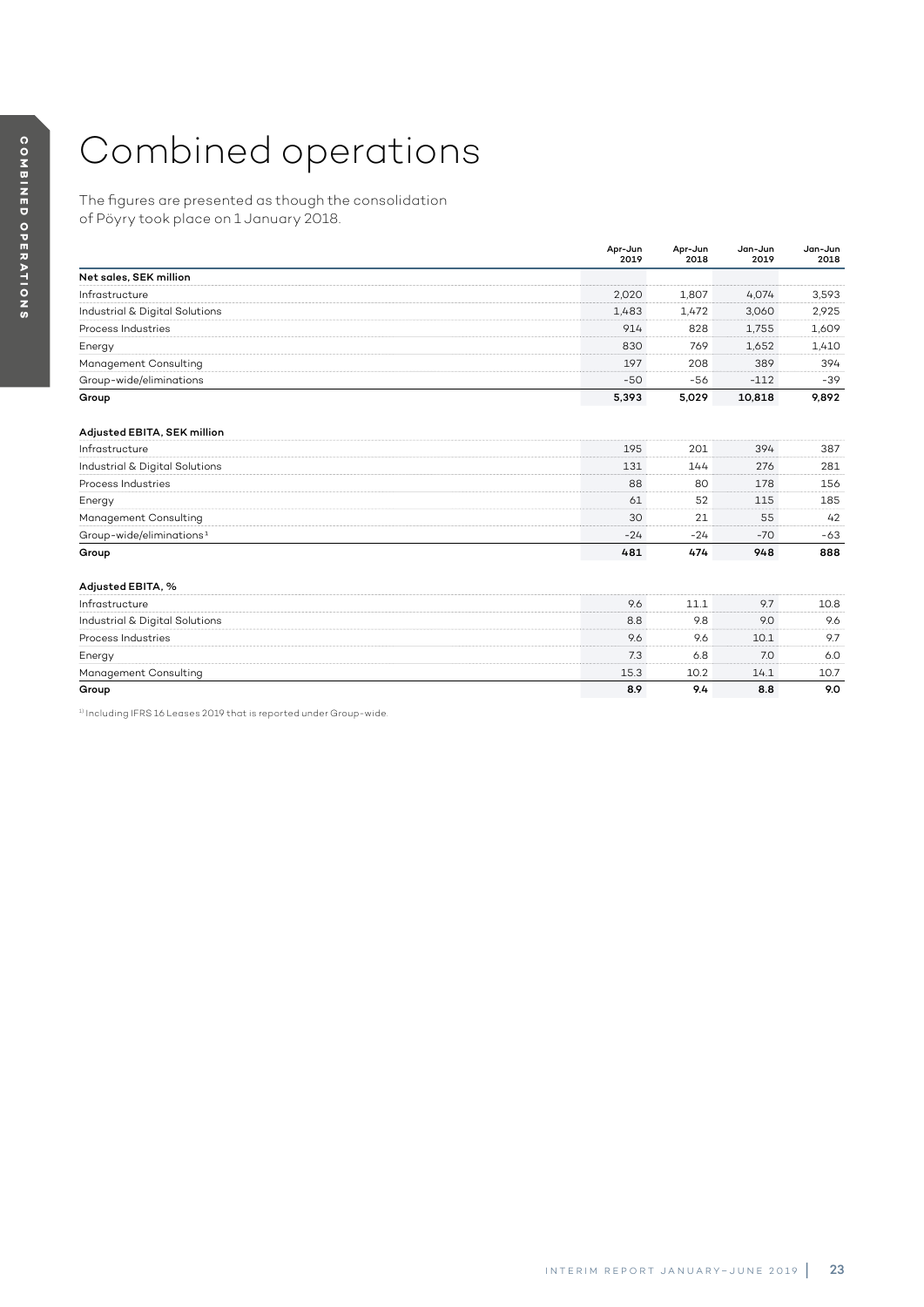# Signatures

The Board of Directors and the President/CEO certify that this interim report for the January–June 2019 period gives a true and fair presentation of the Parent and the Group's operations, financial position and

profits, and that it describes the material risks and uncertainties facing the Parent and the companies that together constitute the Group.

Stockholm, Sweden – 12 July 2019

Anders Narvinger Chairman of the Board

> Henrik Ehrnrooth Director

Jonas Gustavsson President and CEO

> Salla Pöyry **Director**

Jonas Abrahamsson Director

> Joakim Rubin Director

Kristina Schauman Director

Gunilla Berg Director

Anders Snell Director

Ulf Södergren **Director** 

Tomas Ekvall Director, employee representative

Stefan Löfqvist Director, employee representative